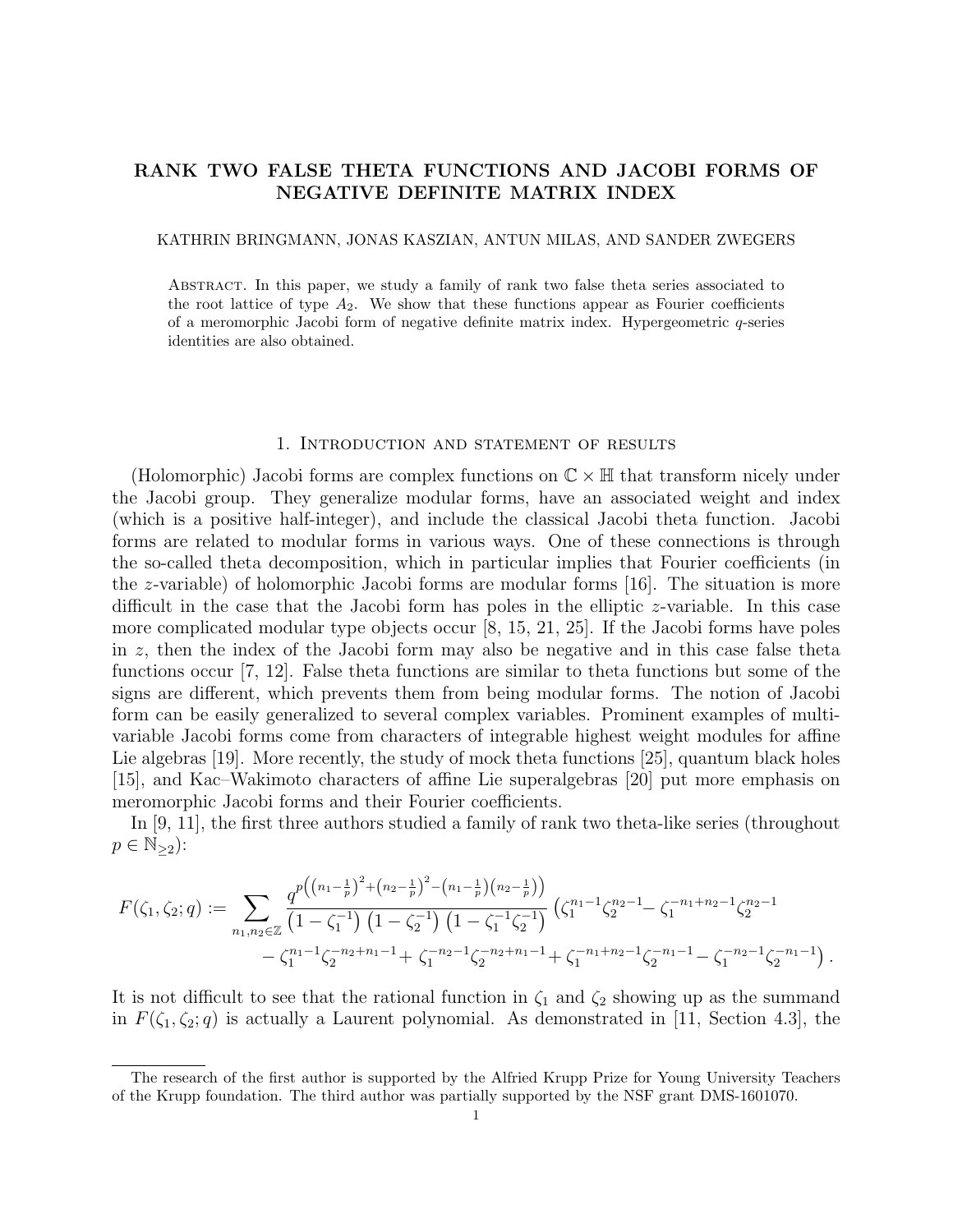constant term of  $F(\zeta_1, \zeta_2; q)$ , taken with respect to  $\zeta_1$  and  $\zeta_2$ , is given by

$$
F(q) := \sum_{\substack{n_1, n_2 \ge 1 \\ n_1 \equiv n_2 \pmod{3}}} \min(n_1, n_2) q^{\frac{p}{3}(n_1^2 + n_2^2 + n_1 n_2) - n_1 - n_2 + \frac{1}{p}} (1 - q^{n_1})(1 - q^{n_2})(1 - q^{n_1 + n_2}).
$$

In [9], the last expression was called the  $\mathfrak{sl}_3$  *false theta* function. The q-series F has several interesting properties, and in particular, it can be used to construct a non-trivial example of a so-called depth two quantum modular form introduced in [9, Theorem 1.1]. The above construction can be viewed as a two variable version of a more familiar example involving one complex variable  $\zeta$  [11, Section 4.2]. Indeed, taking the Fourier coefficients of

$$
\sum_{n\in\mathbb{Z}} q^{p\left(n+\frac{p-1}{2p}\right)^2} \frac{\zeta^{2n+1} - \zeta^{-2n-1}}{\zeta - \zeta^{-1}},\tag{1.1}
$$

results in classical false theta functions studied by numerous authors. For instance, for  $p = 2$ , the constant coefficient of  $(1.1)$  is essentially the classical Roger's false theta function

$$
\sum_{n\geq 0} (-1)^n q^{\frac{n(n+1)}{2}}.
$$

Interestingly, all Fourier coefficients of (1.1) are basically so-called quantum modular forms with quantum set  $\mathbb Q$  (see [11, Theorem 4.1] for details).

Both (1.1) and  $F(\zeta_1, \zeta_2; q)$  are directly related to characters of representations of certain W-algebras. As demonstrated by Feigin and Tipunin [17], such vertex algebras can be associated to any simply-laced root lattice of ADE type. We omit discussing the precise connection here because it is out of the scope of this paper (see  $[5, 11, 13, 14, 17]$  for more details).

In a somewhat different direction, Kac and Wakimoto [20, Example 2] recently obtained product formulas for irreducible characters of representations of affine Lie algebras at the boundary admissible levels. For the Lie algebra  $\widehat{\mathfrak{sl}}_N$  at level  $-\frac{N}{2}$  $\frac{N}{2}$ , where N is odd, their formula takes an elegant shape, namely

$$
\text{ch}\left[L\left(-\frac{N}{2}\Lambda_0\right)\right](z_1, z_2, ..., z_{N-1};\tau) = \left(\frac{\eta(\tau)}{\eta(2\tau)}\right)^{\frac{1}{2}(N-1)(N-2)} \prod_{1 \le j \le k \le N-1} \frac{\vartheta\left(\sum_{r=j}^k z_j; 2\tau\right)}{\vartheta\left(\sum_{r=j}^k z_j; \tau\right)}, (1.2)
$$

where throughout  $q := e^{2\pi i \tau}$ ,  $\eta(\tau) := q^{\frac{1}{24}} \prod_{n=1}^{\infty} (1 - q^n)$  is *Dedekind's*  $\eta$ -function,  $\vartheta(z; \tau) :=$  $\sum_{n\in\frac{1}{2}+\mathbb{Z}}q^{\frac{n^2}{2}}e^{2\pi in(z+\frac{1}{2})}$  is the *Jacobi theta function*, and  $L(-\frac{N}{2})$  $\frac{N}{2}\Lambda_0$  denotes the simple affine vertex operator algebra of level  $-\frac{N}{2}$  $\frac{N}{2}$ . Due to the presence of theta functions, the modular properties of these characters can easily be determined. A much more interesting and harder problem is to investigate modular properties of characters of the corresponding parafermionic vertex algebra  $K(\mathfrak{sl}_N, -\frac{N}{2})$  $(\frac{N}{2})$  and its representations. Characters of such modules are obtained by taking the Fourier expansion of  $ch[L(-\frac{N}{2})]$  $(\frac{N}{2}\Lambda_0)$  with respect to the variables  $z_j$  in a particular range. Since the Jacobi form appearing on the right-hand side of (1.2) is meromorphic of negative definite (matrix) index it is not clear what modular transformation properties these coefficients should possess. This is in contrast to the situation of the characters of representations of integrable highest weight modules, which are holomorphic and whose Fourier coefficients are modular forms [19, Section 4.4].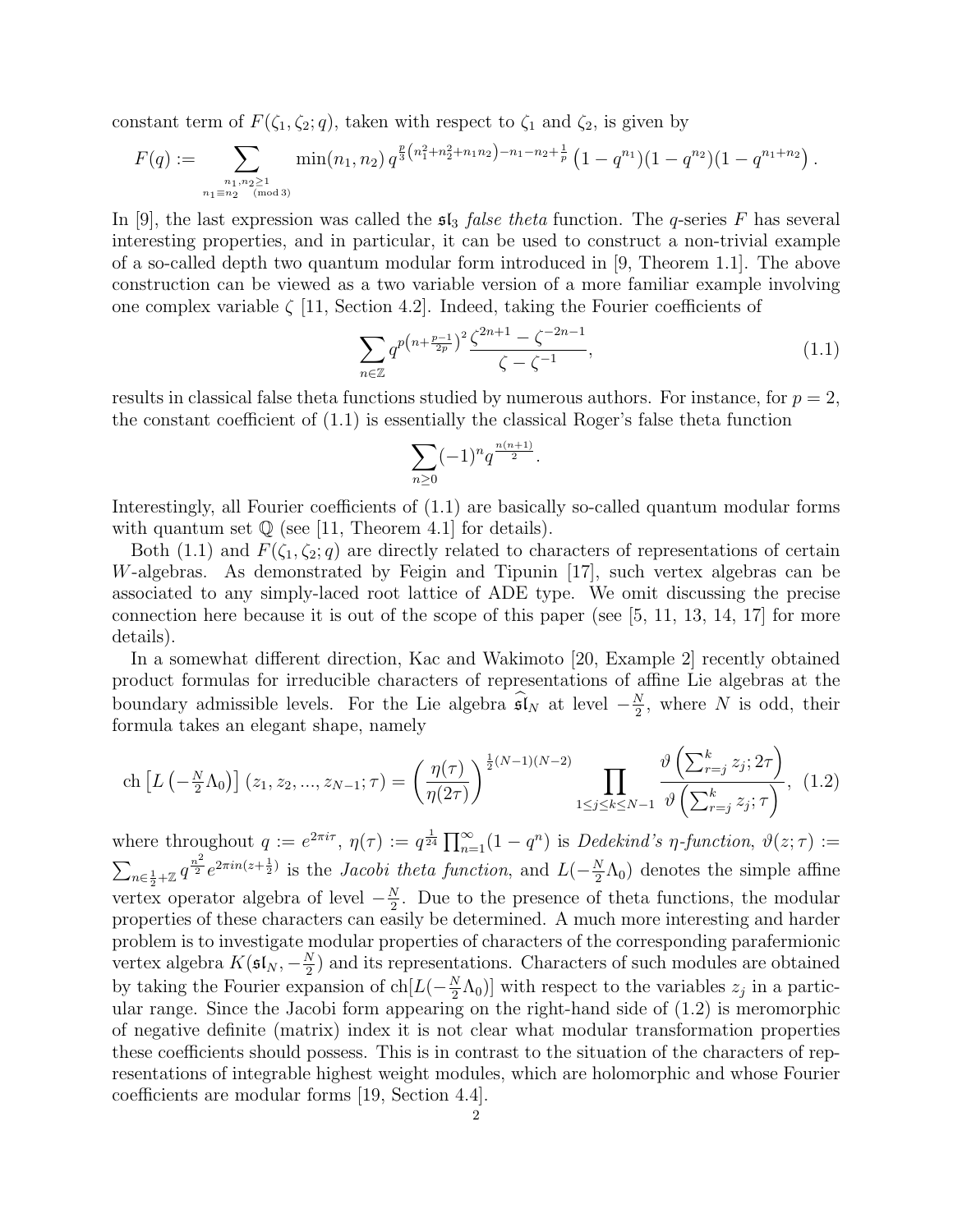The aim of this paper is to connect the Fourier coefficients of  $F(\zeta_1, \zeta_2; q)$  for  $p = 2$  to the Fourier coefficients in Kac–Wakimoto's character formula for  $N = 3$ . Strong hints that they are related come from the work on logarithmic W-algebras [17] combined with work of Adamovic [4], specifically his important realization of  $K(\mathfrak{sl}_3, -\frac{3}{2})$  $\frac{3}{2}$  [4, Theorem 11.1]. As for  $N > 3$ , we do not know whether Fourier coefficients of  $(1.2)$  can be expressed using higher rank false theta functions introduced in [11, formula (1.2)].

We obtain the following result (see Theorem 3.1 for a more explicit version) in the case that  $p=2$ .

**Theorem 1.1.** For  $p = 2$ , all Fourier coefficients of  $F(\zeta_1, \zeta_2; q)$  appear as coefficients of a (single) meromorphic Jacobi form of matrix index  $-\frac{1}{2}$  $\frac{1}{2}$  $(\frac{2}{1}$  $\frac{1}{2})$  and weight two with respect to some congruence subgroup.

Motivated by several known  $q$ -hypergeometric expressions for partial and false theta functions [3, 22, 23] (some going back to Ramanujan [6, entry 9]), using results from the proof of Theorem 1.1, we give  $q$ -hypergeometric formulas for a class of false theta functions parametrized by pairs of integers  $(r_1, r_2)$ . In the special case corresponding to  $(r_1, r_2) = (0, 0)$ , we obtain an elegant identity; more general identities are given in Proposition 5.2.

Theorem 1.2. We have

$$
(q;q)_{\infty}^{-2} (q^2;q^2)_{\infty}^{-2} \sum_{\substack{n_1 \geq 0 \\ n_2 \in \mathbb{Z}}} \operatorname{sgn}^*(n_2) (-1)^{n_1} q^{\frac{n_1(n_1+1)}{2} + n_1 n_2 + 2n_2^2 + 2n_2}
$$
  
= 
$$
\sum_{\substack{n_1,n_2,n_3 \in \mathbb{N}_0 \\ n_4 \in \mathbb{Z}}} \frac{q^{2n_1+2n_2+2n_3+3|n_4|}}{(q^2;q^2)_{n_1} (q^2;q^2)_{n_1+|n_4|} (q^2;q^2)_{n_2} (q^2;q^2)_{n_2+|n_4|} (q^2;q^2)_{n_3} (q^2;q^2)_{n_3+|n_4|}},
$$

where  $(a;q)_n := \prod_{j=0}^{n-1} (1 - aq^j)$  for  $n \in \mathbb{N}_0 \cup \{\infty\}$  and where  $sgn^*(n) := 1$  if  $n \geq 0$  and  $-1$ otherwise.

The paper is organized as follows. In Section 2, we discuss the classical Jacobi theta function and certain Jacobi forms in two variables. In Section 3, we prove Theorem 1.1 in several steps: In Subsection 3.1 we introduce a family of false theta functions in two summation variables, denoted by  $\mathbb{G}_{(\lambda_1,\lambda_2)}$ . These q-series are essentially generalizations of the rank two false theta function  $F(q)$ . In Proposition 3.2 we give an explicit formula for the Fourier coefficients of  $F(\zeta_1,\zeta_2;q)$  in terms of  $\mathbb{G}_{(\lambda_1,\lambda_2)}$ . We next compute the Fourier coefficients of the relevant Jacobi form in Subsection 3.2. Finally we combine these results to prove the first main result of the paper in Subsection 3.3. In Section 4, we determine the Fourier coefficients of two additional characters from [20] using results from Subsection 3.2. In Section 5, we employ results from Section 4 to give  $q$ -hypergeometric formulas for a class of functions  $\mathbb{G}_{(\lambda_1,\lambda_2)}$ . Section 6 is concerned with the q-series  $\lim_{(\zeta_1,\zeta_2)\to(1,1)} F(\zeta_1,\zeta_2;q)$ , for  $p = 2$ . This limit is important from the point of view of representation theory [11, Section 4.3]. We show that it can be computed as the constant term of a particular index zero Jacobi form (see Theorem 6.3).

#### **ACKNOWLEDGEMENTS**

The authors thank Chris Jennings-Shaffer for helpful comments on an earlier version of this paper. We also thank the referee for their comments.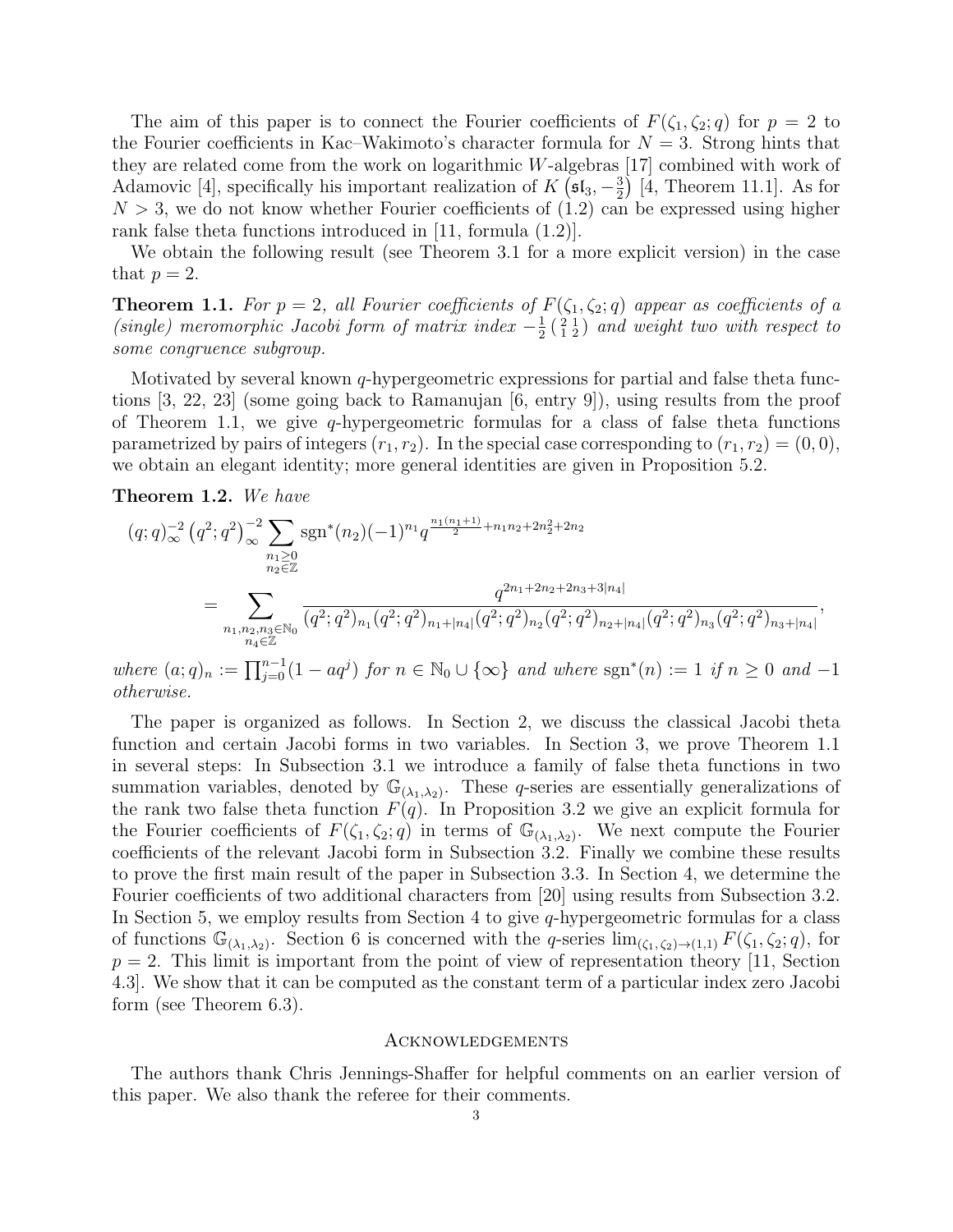### 2. Jacobi theta functions

We first recall some properties of the Jacobi theta function. By the Jacobi triple product identity, we have

$$
\vartheta(z;\tau) = -iq^{\frac{1}{8}}\zeta^{-\frac{1}{2}}\left(\zeta,\zeta^{-1}q,q;q\right)_{\infty},
$$

where  $(a_1, \ldots, a_\ell; q)_n := (a_1; q)_n \ldots (a_\ell; q)_n$  and  $\zeta := e^{2\pi i z}$  throughout. Then, with  $\chi$  the multiplier of  $\eta$ , we have for  $m, \ell \in \mathbb{Z}$  and  $\gamma = (\begin{smallmatrix} a & b \\ c & d \end{smallmatrix}) \in SL_2(\mathbb{Z}),$ 

$$
\vartheta(z + m\tau + \ell; \tau) = (-1)^{m+\ell} q^{-\frac{m^2}{2}} \zeta^{-m} \vartheta(z; \tau), \tag{2.1}
$$

$$
\vartheta\left(\frac{z}{c\tau+d};\frac{a\tau+b}{c\tau+d}\right) = \chi(\gamma)^3(c\tau+d)^{\frac{1}{2}}e^{\frac{\pi icz^2}{c\tau+d}}\vartheta(z;\tau).
$$
\n(2.2)

In this paper, we deal with functions satisfying a higher-dimensional generalization of these transformations which we now recall. Here and throughout bold letters denote vectors such as  $\boldsymbol{z} \in \mathbb{C}^N$ ,  $N \in \mathbb{N}$ .

**Definition.** Let  $L_1, L_2 \subset \mathbb{Z}^N$  be lattices,  $\nu_1 : \Gamma \to S^1 := \{z \in \mathbb{C} : |z| = 1\}$  a multiplier, and  $\nu_2: L_1 \times L_2: \Gamma \to S^1$  a homomorphism with finite image, and  $N \in \mathbb{N}$ . We call a meromorphic function  $g: \mathbb{C}^N \times \mathbb{H} \to \mathbb{C}$  a *Jacobi form of matrix index*  $M \in \frac{1}{4}$  $\frac{1}{4}\mathbb{Z}^{N\times N}$  (with  $M^T = M$  and  $M_{j,j} \in \frac{1}{2}$  $\frac{1}{2}\mathbb{Z}$  for  $j \in \{1, ..., N\}$  and weight  $k \in \frac{1}{2}$  $\frac{1}{2}\mathbb{Z}$  for  $\Gamma \subset SL_2(\mathbb{Z})$  with respect to  $L_1 \times L_2$  and  $\nu_1, \nu_2$  if it satisfies the following transformation laws (for all  $(z, \tau) \in \mathbb{C}^N \times \mathbb{H}$ ):

(1) For  $m \in L_1$ ,  $\ell \in L_2$  we have

$$
g(z + m\tau + \ell; \tau) = \nu_2(m, \ell) q^{-m^T M m} e^{-4\pi i m^T M z} g(z; \tau).
$$

(2) For  $\gamma = \begin{pmatrix} a & b \\ c & d \end{pmatrix} \in \Gamma$  we have

$$
g\left(\frac{z}{c\tau+d};\frac{a\tau+b}{c\tau+d}\right)=\nu_1(\gamma)\left(c\tau+d\right)^k e^{\frac{2\pi ic}{c\tau+d}z^T M z}g(z;\tau).
$$

(3) For some  $a > 0$ , we have

.

$$
g(\boldsymbol{z};\tau)e^{-\frac{4\pi}{\text{Im}(\tau)}\text{Im}(\boldsymbol{z})^T M \text{Im}(\boldsymbol{z})} \in O\left(e^{a\text{Im}(\tau)}\right) \quad \text{as } \text{Im}(\tau) \to \infty.
$$

We say that q is of positive (resp. negative) matrix index if  $M$  is a positive (resp. negative) definite matrix.

In this paper, we are concerned with the Jacobi form

$$
f(\boldsymbol{z};\tau) := \frac{\vartheta(z_1; 2\tau)\vartheta(z_2; 2\tau)\vartheta(z_1+z_2; 2\tau)}{\vartheta(z_1;\tau)\vartheta(z_2;\tau)\vartheta(z_1+z_2;\tau)}
$$
(2.3)

and a slightly dilated  $A_2$  theta function

$$
\mathcal{T}(\boldsymbol{z};\tau) := \Theta_{A_2}(z_1 + 2z_2, z_1 - z_2; 2\tau), \quad \text{where} \quad \Theta_{A_2}(\boldsymbol{z};\tau) := \sum_{\boldsymbol{n} \in \mathbb{Z}^2} q^{Q(\boldsymbol{n})} e^{2\pi i (n_1 z_1 + n_2 z_2)}
$$

with the quadratic form  $Q(n) := n_1^2 + n_2^2 - n_1 n_2$ . We prove the following transformation.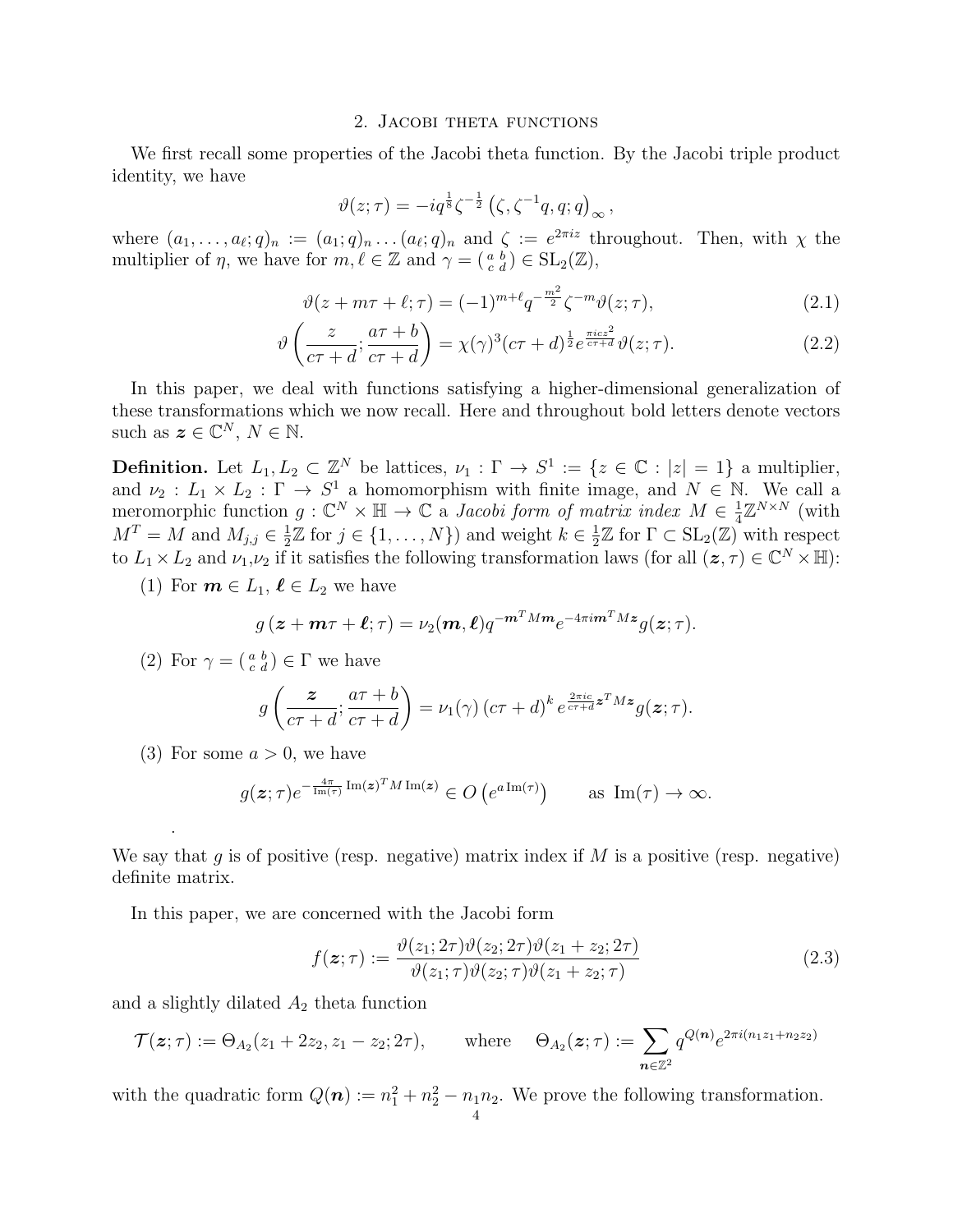**Proposition 2.1.** The function f is Jacobi form of weight zero and matrix index  $-\frac{1}{2}$  $\frac{1}{2}(\begin{smallmatrix} 2 & 1 \\ 1 & 2 \end{smallmatrix}).$ More precisely, for  $\gamma = \begin{pmatrix} a & b \\ c & d \end{pmatrix} \in \Gamma_0(2)$ ,  $m \in 2\mathbb{Z}^2$ , and  $\ell \in \mathbb{Z}^2$ , we have

$$
f\left(\frac{z}{c\tau+d};\frac{a\tau+b}{c\tau+d}\right) = \nu(\gamma)e^{-\frac{\pi ic}{c\tau+d}}Q^*(z)f(z;\tau),
$$
  

$$
f(z+m\tau+\ell;\tau) = q^{\frac{1}{2}Q^*(m)}\zeta_1^{m_1+\frac{m_2}{2}}\zeta_2^{m_2+\frac{m_1}{2}}f(z;\tau),
$$

where  $\nu(\gamma) := \chi \left( \frac{a}{2} \frac{2b}{d} \right)^9 \chi(\gamma)^{-9}, \ Q^*(\mathbf{z}) := z_1^2 + z_2^2 + z_1 z_2, \text{ and } \zeta_j := e^{2\pi i z_j}.$ 

The theta function  $\mathcal T$  is a weight one Jacobi form of matrix index  $\frac{1}{2}$  ( $\frac{2}{12}$ ). To be more precise, we have for  $\left(\begin{smallmatrix} a & b \\ c & d \end{smallmatrix}\right) \in \Gamma_0(6)$ ,  $\boldsymbol{m} \in \mathbb{Z}^2$ , and  $\boldsymbol{\ell} \in \mathbb{Z}^2$ ,

$$
\mathcal{T}\left(\frac{z}{c\tau+d};\frac{a\tau+b}{c\tau+d}\right) = \left(\frac{-3}{d}\right)(c\tau+d)e^{\frac{\pi ic}{c\tau+d}Q^*(z)}\mathcal{T}(z;\tau),\tag{2.4}
$$

$$
\mathcal{T}(\boldsymbol{z} + \boldsymbol{m}\tau + \boldsymbol{\ell}; \tau) = q^{-\frac{1}{2}Q^*(\boldsymbol{m})} \zeta_1^{-m_1 - \frac{m_2}{2}} \zeta_2^{-\frac{m_1}{2} - m_2} \mathcal{T}(\boldsymbol{z}; \tau), \tag{2.5}
$$

where  $\left(\frac{\cdot}{\cdot}\right)$  $\left(\frac{1}{n}\right)$  denotes the Jacobi symbol.

**Proof:** Using  $(2.1)$  and  $(2.2)$ , we obtain the claims for f.

To prove (2.4), we use Proposition 3.8 of [19], which gives for  $A = \begin{pmatrix} a & b \\ c & d \end{pmatrix} \in \Gamma_0(3)$ , that

$$
\Theta_{A_2}\left(\frac{z}{c\tau+d};\frac{a\tau+b}{c\tau+d}\right)=\left(\frac{-3}{d}\right)(c\tau+d)e^{\frac{2\pi ic}{3(c\tau+d)}Q^*(z)}\Theta_{A_2}(z;\tau).
$$

The elliptic transformation (2.5) follows from

$$
\Theta_{A_2}(\boldsymbol{z}+\boldsymbol{m}\tau+\boldsymbol{\ell};\tau)=q^{-\frac{1}{3}Q^*(\boldsymbol{m})}\zeta_1^{-\frac{1}{2}(m_2+2m_1)}\zeta_2^{-\frac{1}{2}(m_1+2m_2)}\Theta_{A_2}(\boldsymbol{z};\tau),
$$

which can be confirmed by a direct calculation.

#### 3. Proof of Theorem 1.1

In this section, we prove an explicit version of the main result of this paper, Theorem 1.1, using the Jacobi form f defined in  $(2.3)$  in the case  $p = 2$ .

**Theorem 3.1.** For  $p = 2$  and  $r \in \mathbb{Z}^2$  we have

$$
\mathrm{coeff}_{\left[\zeta_1^{r_1},\zeta_2^{r_2}\right]}F\left(\zeta_1,\zeta_2;q\right)=q^{2Q(r)}\frac{\eta(\tau)^5}{\eta(2\tau)}\mathrm{coeff}_{\left[\zeta_1^{2r_1-r_2},\zeta_2^{r_1+r_2}\right]}f\left(\boldsymbol{z};\tau\right),
$$

where  $\text{coeff}_{[\zeta_1^{r_1},\zeta_2^{r_2}]}$  denotes the r<sub>1</sub>-th Fourier coefficient in  $z_1$  and the r<sub>2</sub>-th Fourier coefficient in  $z_2$  in the range  $|q| < |\zeta_j| < 1, |q| < |\zeta_1 \zeta_2| < 1, j \in \{1, 2\}.$ 

The proof consists of several steps. We first determine an explicit expression for the coefficients of  $F$  and then compare them with the coefficients of  $f$ .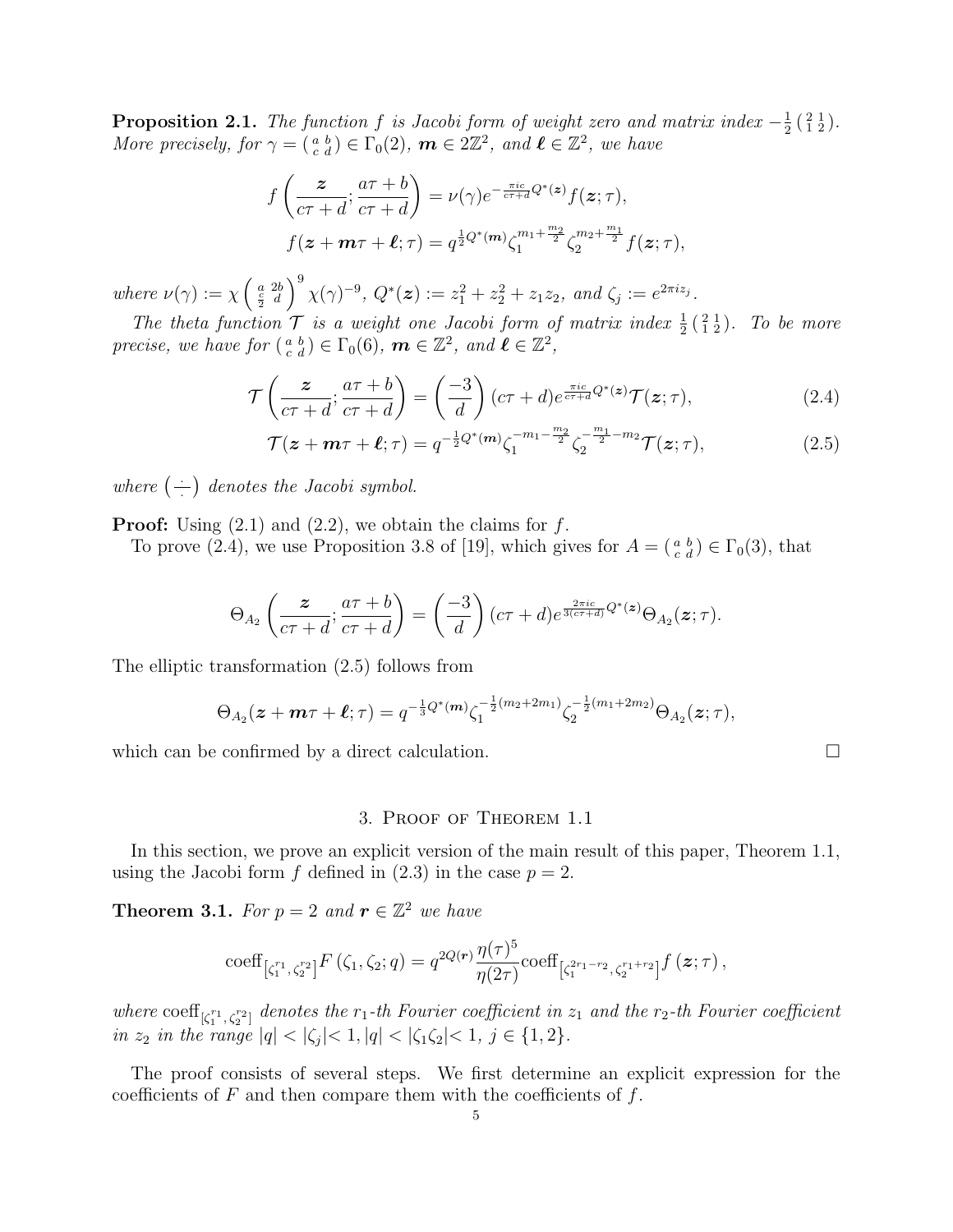3.1. Coefficients of  $F(\zeta_1, \zeta_2; q)$ . In this section we compute the Fourier coefficients of  $F(\zeta_1, \zeta_2; q)$  for general p. For this we require, for  $\lambda \in \mathbb{Q}^2$ ,

$$
\mathbb{G}_{\lambda}(\tau) := \sum_{n \in \mathbb{N}^2} \min(n_1, n_2) q^{pQ(n + \lambda - (\frac{1}{p}, \frac{1}{p}))}
$$
  
 
$$
\times (1 - q^{2(n_1 + \lambda_1) - (n_2 + \lambda_2)} - q^{2(n_2 + \lambda_2) - (n_1 + \lambda_1)} + q^{3(n_1 + \lambda_1)} + q^{3(n_2 + \lambda_2)} - q^{2(n_1 + \lambda_1) + 2(n_2 + \lambda_2)}).
$$

The following result resembles [11, Proposition 5.1].

**Proposition 3.2.** For all  $r \in \mathbb{Z}^2$ , we have

$$
\mathrm{coeff}_{\left[\zeta_1^{r_1},\zeta_2^{r_2}\right]}F(\zeta_1,\zeta_2;q)=\mathbb{G}_r(\tau).
$$

Proof: Denoting the summands (without the minus-factors) appearing in the definition of  $F(\zeta_1,\zeta_2;q)$  by  $F_i(\zeta_1,\zeta_2;q)$  (with  $j\in\{1,\ldots,6\}$ ) and the summands of  $\mathbb{G}_r(\tau)$  by  $\mathbb{G}_{r,j}(\tau)$  (with  $j \in \{1, \ldots, 6\}$ . We claim that

$$
\text{coeff}_{\left[\zeta_1^{r_1}, \zeta_2^{r_2}\right]} F_j(\zeta_1, \zeta_2; q) = \mathbb{G}_{r,j}(\tau). \tag{3.1}
$$

We prove (3.1) only for  $j \in \{1,2\}$ , the other cases are shown analogously. In fact, we only show (3.1) for  $|\zeta_k| > 1$   $(k \in \{1,2\})$ . Since the rational function in  $\zeta_1$  and  $\zeta_2$  showing up as the summand in  $F(\zeta_1, \zeta_2; q)$  is actually a Laurent polynomial, the statement of Proposition 3.2 then holds for all  $\zeta_k$ . For this we expand the Weyl denominator in  $F(\zeta_1, \zeta_2; q)$  in non-positive powers of  $\zeta_1$  and  $\zeta_2$ ,

$$
\frac{1}{\left(1-\zeta_1^{-1}\right)\left(1-\zeta_2^{-1}\right)\left(1-\zeta_1^{-1}\zeta_2^{-1}\right)} = \sum_{\ell \in \mathbb{N}_0^2} \min(\ell_1+1,\ell_2+1)\zeta_1^{-\ell_1}\zeta_2^{-\ell_2}.\tag{3.2}
$$

We start with  $j = 1$ . We have, using  $(3.2)$ ,

$$
\begin{split} &\text{coeff}_{\left[\zeta_{1}^{r_{1}},\zeta_{2}^{r_{2}}\right]}F_{1}(\zeta_{1},\zeta_{2};q) \\ &=\text{coeff}_{\left[\zeta_{1}^{r_{1}},\zeta_{2}^{r_{2}}\right]} \sum_{\ell\in\mathbb{N}_{0}^{2}} \min(\ell_{1}+1,\ell_{2}+1) \sum_{n\in\mathbb{Z}^{2}} q^{pQ\left(n-\left(\frac{1}{p},\frac{1}{p}\right)\right)} \zeta_{1}^{n_{1}-\ell_{1}-1} \zeta_{2}^{n_{2}-\ell_{2}-1} \\ &=\sum_{\ell\in\mathbb{N}_{0}^{2}} \min(\ell_{1}+1,\ell_{2}+1) q^{pQ\left(\ell+r+\left(1-\frac{1}{p},1-\frac{1}{p}\right)\right)} = \sum_{\ell\in\mathbb{N}^{2}} \min(\ell_{1},\ell_{2}) q^{pQ\left(\ell+r-\left(\frac{1}{p},\frac{1}{p}\right)\right)} = \mathbb{G}_{r,1}(\tau), \end{split}
$$

shifting  $\ell \mapsto \ell - (1, 1)$  for the second to last equality.

For  $j = 2$ , we have

$$
\begin{split}\n&\text{coeff}_{\left[\zeta_{1}^{r_{1}},\zeta_{2}^{r_{2}}\right]}F_{2}(\zeta_{1},\zeta_{2};q) = \text{coeff}_{\left[\zeta_{1}^{r_{1}},\zeta_{2}^{r_{2}}\right]} \sum_{n\in\mathbb{Z}^{2}} \frac{q^{pQ\left(n-\left(\frac{1}{p},\frac{1}{p}\right)\right)}}{(1-\zeta_{1}^{-1})\left(1-\zeta_{2}^{-1}\right)\left(1-\zeta_{1}^{-1}\zeta_{2}^{-1}\right)}\zeta_{1}^{-n_{1}+n_{2}-1}\zeta_{2}^{n_{2}-1} \\
&=\text{coeff}_{\left[\zeta_{1}^{r_{1}},\zeta_{2}^{r_{2}}\right]} \sum_{\ell\in\mathbb{N}_{0}^{2}} \min(\ell_{1}+1,\ell_{2}+1) \sum_{n\in\mathbb{Z}^{2}} q^{pQ\left(n-\left(\frac{1}{p},\frac{1}{p}\right)\right)}\zeta_{1}^{-n_{1}+n_{2}-r_{1}-1}\zeta_{2}^{n_{2}-r_{2}-1} \\
&=\text{coeff}_{\left[\zeta_{1}^{r_{1}},\zeta_{2}^{r_{2}}\right]} \sum_{\ell\in\mathbb{N}_{0}^{2}} \min(\ell_{1}+1,\ell_{2}+1) \sum_{n\in\mathbb{Z}^{2}} q^{pQ\left(n_{2}-n_{1}-\frac{1}{p},n_{2}-\frac{1}{p}\right)}\zeta_{1}^{n_{1}-\ell_{1}-1}\zeta_{2}^{n_{2}-\ell_{2}-1} \\
&=\sum_{\ell\in\mathbb{N}_{0}^{2}} \min(\ell_{1}+1,\ell_{2}+1) q^{pQ\left(\ell_{2}-\ell_{1}+r_{2}-r_{1}-\frac{1}{p},\ell_{2}+r_{2}+1-\frac{1}{p}\right)} = \mathbb{G}_{r,2}(\tau),\n\end{split}
$$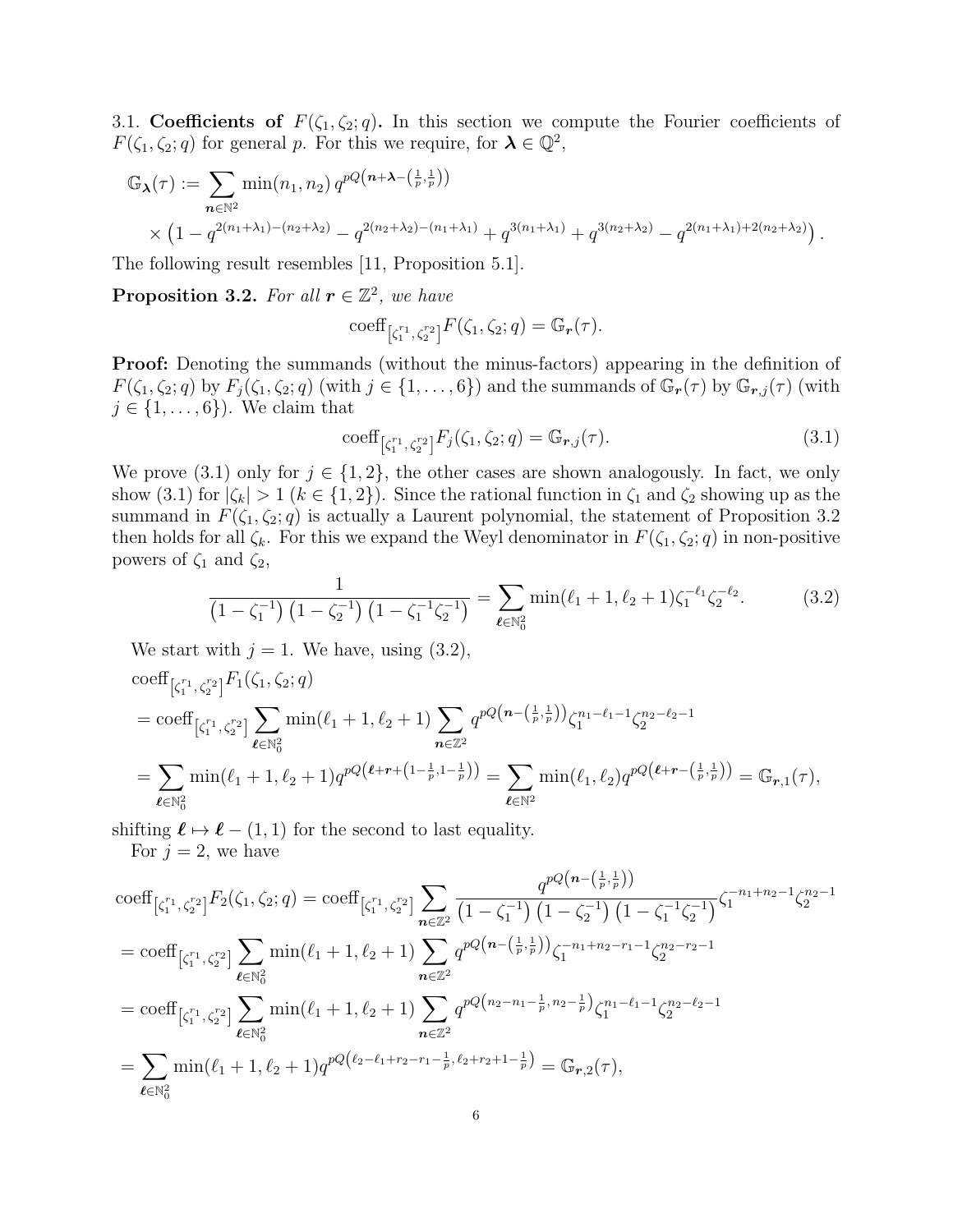where we change  $n_1 \mapsto -n_1 + n_2$  for the third equality and

$$
pQ\left(\ell_2 - \ell_1 + r_2 - r_1 - \frac{1}{p}, \ell_2 + r_2 + 1 - \frac{1}{p}\right)
$$
  
= 2(\ell\_1 + 1 + r\_1) - (\ell\_2 + 1 + r\_2) + pQ\left(\ell + r + \left(1 - \frac{1}{p}, 1 - \frac{1}{p}\right)\right)

*Remark* 1. The first sum appearing in the definition of  $\mathbb{G}_{\lambda}$ , namely

$$
\sum_{n \in \mathbb{N}_0^2} \min(n_1, n_2) q^{pQ(n + \lambda - (\frac{1}{p}, \frac{1}{p}))},
$$

is an example of Kostant's partial theta function of type  $A_2$  (see [14, Section 3]).

3.2. Partial theta functions as Fourier coefficients of Jacobi forms. From now on until the end of this section, we assume that  $p = 2$  and write  $\mathbb{G}_{\lambda}$  as Fourier coefficients of the Jacobi form  $f$ .

**Proposition 3.3.** For  $p = 2$  and for all  $r \in \mathbb{Z}^2$  and  $|q| < |\zeta_j| < |q|^{-1}$ ,  $|q| < |\zeta_1 \zeta_2| < |q|^{-1}$ ,  $j \in \{1,2\}$ , we have

$$
q^{-\frac{2}{3}Q(\bm{r})}\mathbb{G}_{\frac{1}{3}(r_1+r_2, 2r_2-r_1)}(\tau)=\frac{\eta(\tau)^5}{\eta(2\tau)}\,\text{coeff}_{\left[\zeta_1^{r_1}, \zeta_2^{r_2}\right]}f(\bm{z};\tau).
$$

To prove Proposition 3.3, we first rewrite  $\mathbb{G}_{\lambda}$ .

**Lemma 3.4.** We have, for  $p = 2$  and  $\lambda \in \mathbb{Q}^2$ ,

$$
\mathbb{G}_{\lambda}(\tau) = \sum_{n \in \mathbb{N}_0^2} q^{2Q(n + \lambda + (\frac{1}{2}, \frac{1}{2}))} - \sum_{n_2 > n_1 \ge 0} q^{2Q(n + \lambda + (\frac{1}{2}, 0))} - \sum_{n_1 > n_2 \ge 0} q^{2Q(n + \lambda + (0, \frac{1}{2}))}.
$$

Proof: It is not hard to see that

$$
\mathbb{G}_{\lambda}(\tau) = \sum_{\alpha \in \mathcal{F}} \kappa(\alpha) \sum_{n \in \mathbb{N}^2} \min(n_1, n_2) q^{2Q(n + \lambda + \alpha)}, \tag{3.3}
$$

with

$$
\mathscr{T} := \left\{ \left( -\frac{1}{2}, -\frac{1}{2} \right), \left( 0, -\frac{1}{2} \right), \left( -\frac{1}{2}, 0 \right), \left( \frac{1}{2}, 0 \right), \left( 0, \frac{1}{2} \right), \left( \frac{1}{2}, \frac{1}{2} \right) \right\}
$$
\n
$$
\kappa(\boldsymbol{\alpha}) := \begin{cases} 1 & \text{if } \boldsymbol{\alpha} \in \left\{ \left( -\frac{1}{2}, -\frac{1}{2} \right), \left( \frac{1}{2}, 0 \right), \left( 0, \frac{1}{2} \right) \right\}, \\ -1 & \text{if } \boldsymbol{\alpha} \in \left\{ \left( 0, -\frac{1}{2} \right), \left( -\frac{1}{2}, 0 \right), \left( \frac{1}{2}, \frac{1}{2} \right) \right\}. \end{cases}
$$

We combine terms in (3.3) suitably and shift  $n \mapsto n + (1, 1)$  in the  $\alpha = \left(-\frac{1}{2}\right)$  $\frac{1}{2}, -\frac{1}{2}$  $(\frac{1}{2})$  term to obtain

$$
\sum_{\alpha \in \left\{ \left(-\frac{1}{2},-\frac{1}{2}\right),\left(\frac{1}{2},\frac{1}{2}\right)\right\}} \kappa \left(\alpha\right) \sum_{n \in \mathbb{N}^2} \min\left(n_1,n_2\right) q^{2Q(n+\lambda+\alpha)} = \sum_{n \in \mathbb{N}_0^2} q^{2Q(n+\lambda+\left(\frac{1}{2},\frac{1}{2}\right))}.
$$

Similarly, we have

$$
\sum_{\alpha \in \left\{(-\frac{1}{2},0),(\frac{1}{2},0)\right\}} \kappa(\alpha) \sum_{n \in \mathbb{N}^2} \min(n_1, n_2) q^{2Q(n+\lambda+\alpha)} = - \sum_{n_2 > n_1 \ge 0} q^{2Q(n+\lambda+(\frac{1}{2},0))},
$$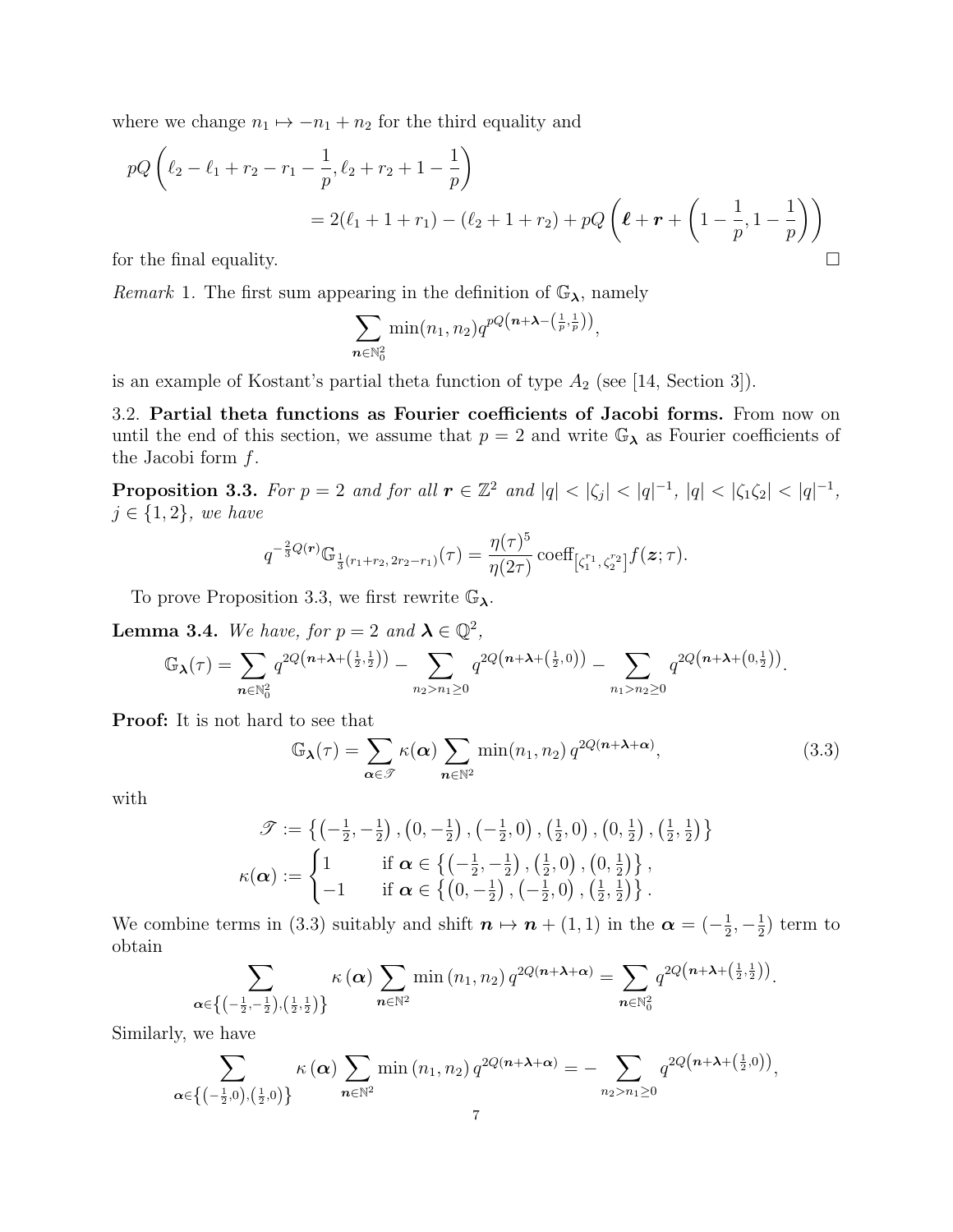$$
\sum_{\alpha \in \left\{\left(0, -\frac{1}{2}\right), \left(0, \frac{1}{2}\right)\right\}} \kappa \left(\alpha\right) \sum_{n \in \mathbb{N}^2} \min\left(n_1, n_2\right) q^{2Q(n+\lambda+\alpha)} = -\sum_{n_1 > n_2 \geq 0} q^{2Q(n+\lambda+\left(0, \frac{1}{2}\right))}.
$$

This finishes the proof of Lemma 3.4.

We next rewrite the right-hand side of Proposition 3.3. For this, we let

$$
\varrho_{n_1,n_2} := \frac{1}{2} (\text{sgn}^*(n_1) + \text{sgn}^*(n_2)).
$$

**Lemma 3.5.** For  $r \in \mathbb{Z}^2$ , we have

$$
\frac{\eta(\tau)^5}{\eta(2\tau)}\operatorname{coeff}_{\left[\zeta_1^{r_1},\zeta_2^{r_2}\right]}f(\boldsymbol{z};\tau)=\sum_{\substack{n_1\geq 0\\n_2\in\mathbb{Z}}} \varrho_{n_2,n_2+r_2}(-1)^{n_1}q^{\frac{n_1(n_1+1)}{2}+n_1n_2+2n_2^2+r_1n_1+2r_2n_2+2n_2+r_2+\frac{1}{2}},
$$

where  $\zeta_j$   $(j \in \{1,2\})$  satisfy  $|q| < |\zeta_j| < 1, |q| < |\zeta_1 \zeta_2| < 1$ .

**Proof:** Using the product expansion of  $\vartheta$  we can easily verify that

$$
\frac{\vartheta(z;2\tau)}{\vartheta(z;\tau)} = -i\zeta^{-\frac{1}{2}}q^{-\frac{1}{4}}\frac{\eta(2\tau)^2}{\eta(\tau)\vartheta(z+\tau;2\tau)}.
$$

Using this identity twice we find that the left-hand side of Lemma 3.5 equals

$$
\ell(\tau) := q^{\frac{1}{2}} \text{coeff}_{\left[\zeta_1^{r_1}, \zeta_2^{r_2}\right]} \frac{-i \zeta_1^{-\frac{1}{2}} \eta(\tau)^3}{\vartheta(z_1; \tau)} h(\boldsymbol{z}; \tau),
$$

where

$$
h(\boldsymbol{z};\tau) := -\frac{i\eta(2\tau)^3 \zeta_2^{-1} q^{-1} \vartheta(z_1; 2\tau)}{\vartheta(z_2 + \tau; 2\tau) \vartheta(z_1 + z_2 + \tau; 2\tau)}.
$$

We next rewrite  $h(z;\tau)$ . For this we recall an identity going back to Jordan and Kronecker (which can be concluded from Theorem 3 of [24]), which holds for  $|q| < |\zeta_1| < 1$ ,

$$
\frac{-i\eta(\tau)^3\vartheta(z_1+z_2;\tau)}{\vartheta(z_1;\tau)\vartheta(z_2;\tau)} = \sum_{n\in\mathbb{Z}} \frac{\zeta_1^n}{1-\zeta_2 q^n} = \sum_{n\in\mathbb{Z}^2} \varrho_{n_1,n_2} q^{n_1n_2} \zeta_1^{n_1} \zeta_2^{n_2}.
$$
 (3.4)

For the last equality, we use the geometric series expansion to find that, for  $|q| < |\zeta_2| < 1$ ,

$$
\frac{1}{1 - \zeta_2 q^n} = \sum_{n_1 \in \mathbb{Z}} \varrho_{n_1, n} q^{n_1 n} \zeta_2^{n_1}.
$$
\n(3.5)

From (2.1) and (3.4) we have, for  $|q| < |\zeta_2| < 1, |q| < |\zeta_1 \zeta_2| < 1$ ,

$$
h(z;\tau) = -\frac{i\eta(2\tau)^3\vartheta(-z_1+2\tau;2\tau)}{\vartheta(z_2+\tau;2\tau)\vartheta(-z_1-z_2+\tau;2\tau)} = \sum_{n\in\mathbb{Z}^2} \varrho_{n_1,n_2} q^{2n_1n_2+n_1+n_2} \zeta_1^{-n_2} \zeta_2^{n_1-n_2}.
$$

We also need the following partial fraction decomposition, which holds for  $|q| < |\zeta_1| < 1$ (see  $[1, \text{ equation } (2.1)]$ ), using again  $(3.5)$ ,

$$
-\frac{i\zeta_1^{-\frac{1}{2}}\eta(\tau)^3}{\vartheta(z_1;\tau)}=\sum_{n\in\mathbb{Z}}\frac{(-1)^nq^{\frac{n(n+1)}{2}}}{1-\zeta_1q^n}=\sum_{n\in\mathbb{Z}^2}\varrho_{n_1,n_2}(-1)^{n_1}q^{\frac{n_1(n_1+1)}{2}+n_1n_2}\zeta_1^{n_2}.
$$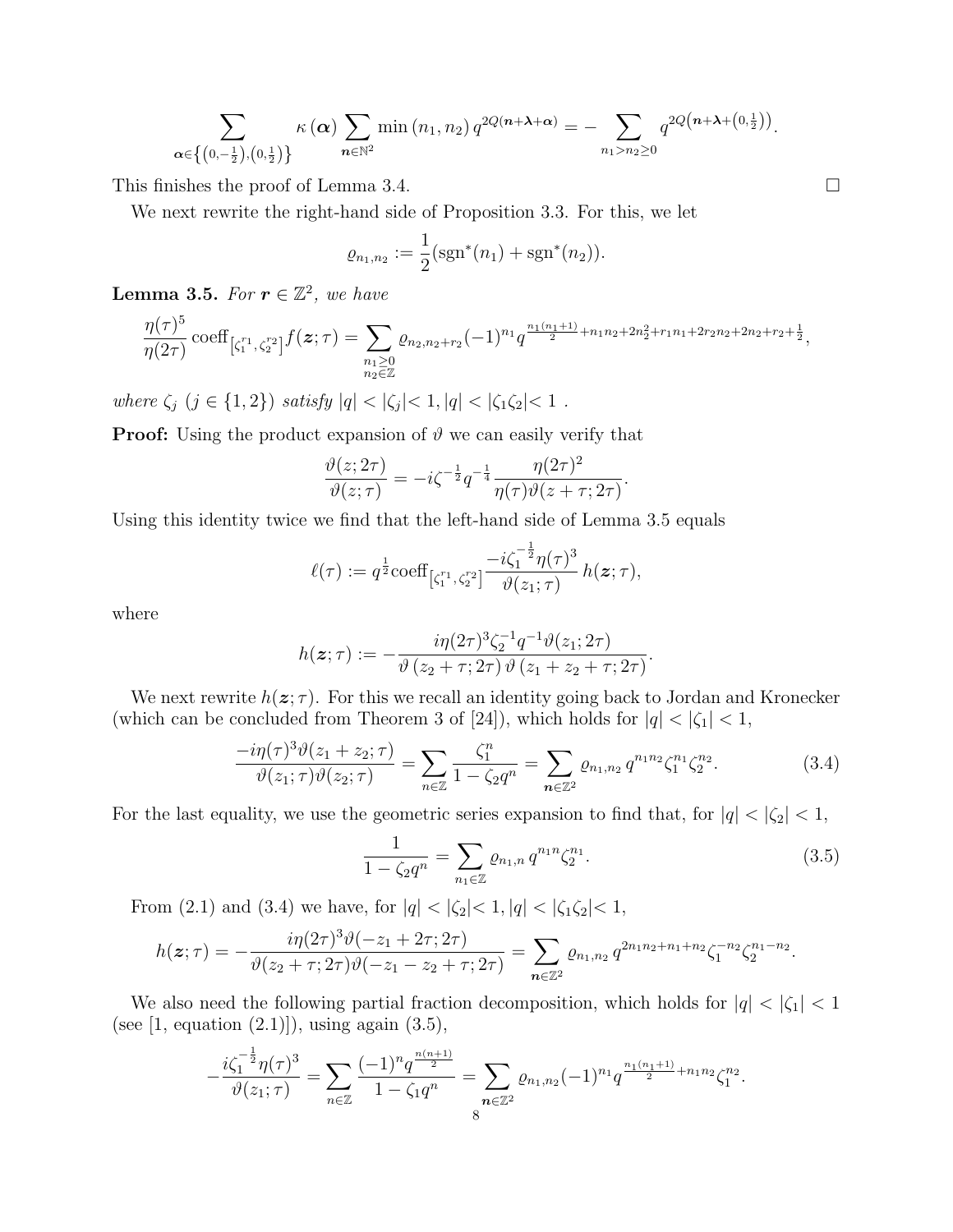Thus

$$
\ell(\tau) = q^{\frac{1}{2}} \operatorname{coeff}_{\left[\zeta_1^{r_1}, \zeta_2^{r_2}\right]} \sum_{n \in \mathbb{Z}^4} \varrho_{n_1, n_2} \varrho_{n_3, n_4} (-1)^{n_1} q^{\frac{n_1(n_1+1)}{2} + n_1 n_2 + 2n_3 n_4 + n_3 + n_4} \zeta_1^{n_2 - n_4} \zeta_2^{n_3 - n_4}
$$
  
= 
$$
\sum_{n \in \mathbb{Z}^2} \varrho_{n_1, n_2 + r_1} \varrho_{n_2 + r_2, n_2} (-1)^{n_1} q^{\frac{n_1(n_1+1)}{2} + n_1 n_2 + 2n_2^2 + r_1 n_1 + 2r_2 n_2 + 2n_2 + r_2 + \frac{1}{2}}.
$$

Using that

$$
\sum_{n_1 \in \mathbb{Z}} (-1)^{n_1} q^{\frac{n_1(n_1+1)}{2} + (n_2+r_1)n_1} = 0,
$$

we may conclude that

$$
\sum_{n_1 \in \mathbb{Z}} \varrho_{n_1, n_2 + r_1} (-1)^{n_1} q^{\frac{n_1(n_1+1)}{2} + (n_2 + r_1)n_1} = \sum_{n_1 \geq 0} (-1)^{n_1} q^{\frac{n_1(n_1+1)}{2} + (n_2 + r_1)n_1}.
$$

This then gives the claim of the lemma.

We are now ready to prove Proposition 3.3.

**Proof of Proposition 3.3:** We use the identity  $(m \in \mathbb{Q}^2)$ 

$$
Q(\mathbf{m}) = Q(m_1 - m_2, -m_2) = Q(-m_1, m_2 - m_1),
$$

and Lemma 3.4, to rewrite

$$
\mathbb{G}_{\lambda}(\tau) = \sum_{n_1 \ge n_2 \ge 0} q^{2Q(n+\lambda + (\frac{1}{2},\frac{1}{2}))} + \sum_{n_2 > n_1 \ge 0} q^{2Q(n+\lambda + (\frac{1}{2},\frac{1}{2}))} \n- \sum_{n_2 > n_1 \ge 0} q^{2Q(n+\lambda + (\frac{1}{2},0))} - \sum_{n_1 > n_2 \ge 0} q^{2Q(n+\lambda + (0,\frac{1}{2}))} \n= \sum_{n_1 \ge n_2 \ge 0} q^{2Q(n_1-n_2+\lambda_1-\lambda_2,-n_2-\lambda_2-\frac{1}{2})} + \sum_{n_2 > n_1 \ge 0} q^{2Q(-n_1-\lambda_1-\frac{1}{2},n_2-n_1+\lambda_2-\lambda_1)} \n- \sum_{n_2 > n_1 \ge 0} q^{2Q(-n_1-\lambda_1-\frac{1}{2},n_2-n_1+\lambda_2-\lambda_1-\frac{1}{2})} - \sum_{n_1 > n_2 \ge 0} q^{2Q(n_1-n_2+\lambda_1-\lambda_2-\frac{1}{2},-n_2-\lambda_2-\frac{1}{2})} \n= \sum_{n \in \mathbb{N}_0^2} \left( q^{2Q(n_1+\lambda_1-\lambda_2,-n_2-\lambda_2-\frac{1}{2})} + q^{2Q(-n_1-\lambda_1-\frac{1}{2},n_2+\lambda_2-\lambda_1+1)} - q^{2Q(n_1+\lambda_1-\lambda_2+\frac{1}{2},-n_2-\lambda_2-\frac{1}{2})} \right)
$$

shifting  $n_1 \mapsto n_1 + n_2$  in the first sum,  $n_2 \mapsto n_1 + n_2 + 1$  in the second and third sum, and  $n_1 \mapsto n_1 + n_2 + 1$  in the final term. Combining the first and the last sum, and also the second and the third sum, we get

$$
\mathbb{G}_{\lambda}(\tau) = \sum_{n \in \mathbb{N}_0^2} (-1)^{n_1} q^{Q\left(\frac{n_1}{2} + \lambda_1 - \lambda_2, -n_2 - \lambda_2 - \frac{1}{2}\right)} - \sum_{n \in \mathbb{N}_0^2} (-1)^{n_2} q^{Q\left(-n_1 - \lambda_1 - \frac{1}{2}, \frac{1}{2}(n_2 + 1) + \lambda_2 - \lambda_1\right)}.
$$

We now assume that  $\lambda_1 + \lambda_2 \in \mathbb{Z}$ . Substituting  $n \mapsto (-1 - \lambda_1 - \lambda_2 - n_2, -1 - n_1)$ , we see that the second sum equals

$$
\sum_{\substack{n_1 < 0 \\ n_2 < -\lambda_1 - \lambda_2}} (-1)^{n_1} q^{Q(n_2 + \lambda_2 + \frac{1}{2}, -\frac{n_1}{2} + \lambda_2 - \lambda_1)}
$$

.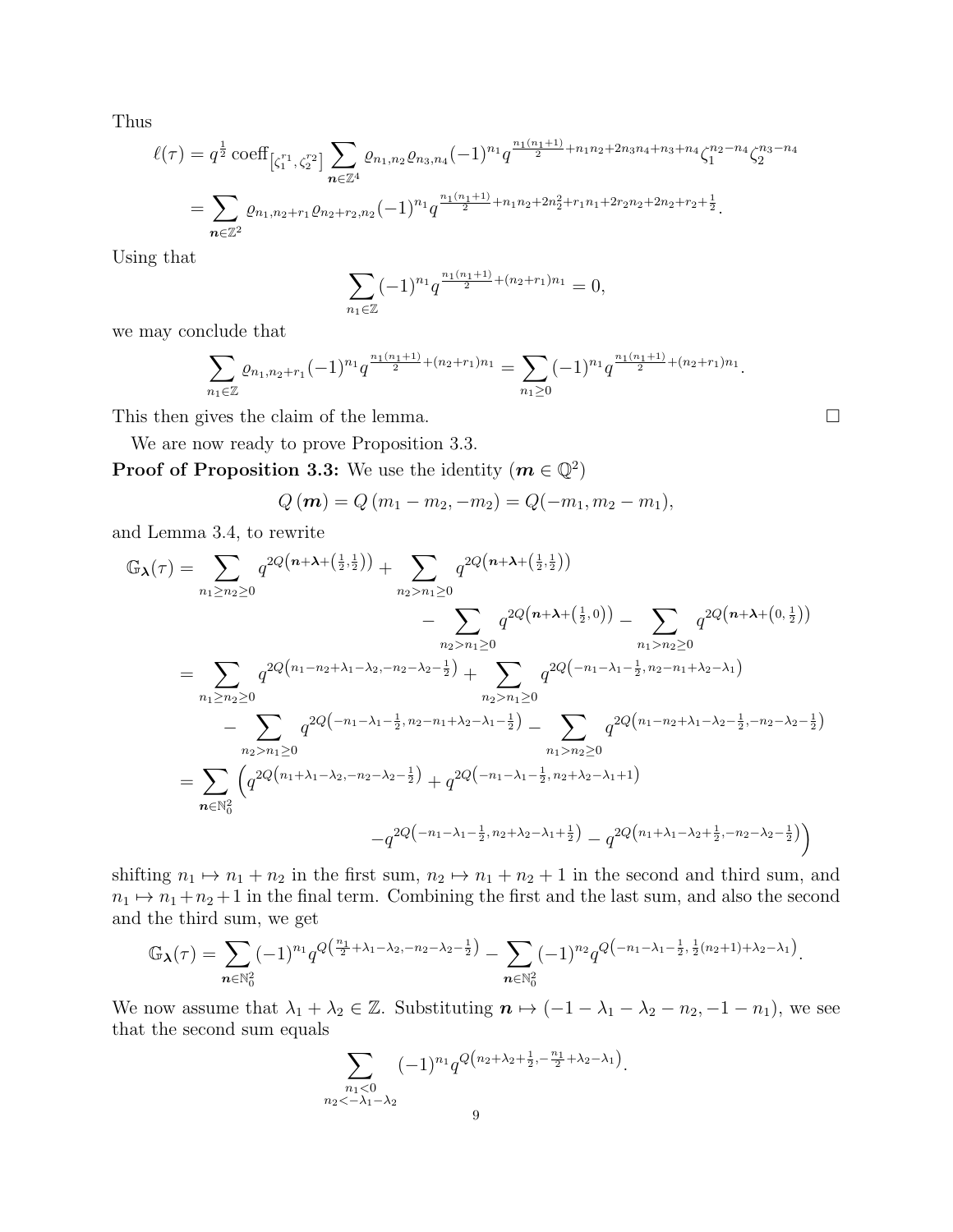Using  $Q(m) = Q(-m_2, -m_1)$  we find that

$$
\mathbb{G}_{\lambda}(\tau) = \left(\sum_{n \in \mathbb{N}_0^2} + \sum_{\substack{n_1 < 0 \\ n_2 < -\lambda_1 - \lambda_2}} (-1)^{n_1} q^{Q\left(\frac{n_1}{2} + \lambda_1 - \lambda_2, -n_2 - \lambda_2 - \frac{1}{2}\right)}.
$$

In particular, using this with  $\lambda_1 = \frac{1}{3}$  $\frac{1}{3}(r_1+r_2)$  and  $\lambda_2 = \frac{1}{3}$  $\frac{1}{3}(2r_2-r_1)$  (note that  $\lambda_1 + \lambda_2 = r_2 \in \mathbb{Z}$ is satisfied) we obtain that

$$
q^{-\frac{2}{3}Q(r)} \mathbb{G}_{\frac{1}{3}(r_1+r_2,2r_2-r_1)}(\tau) = \left(\sum_{n\in\mathbb{N}_0^2} + \sum_{\substack{n_1<0\\n_2<-r_2}}\right) (-1)^{n_1} q^{\frac{n_1(n_1+1)}{2}+n_1n_2+2n_2^2+r_1n_1+2r_2n_2+2n_2+r_2+\frac{1}{2}}\n= \sum_{n_1\geq 0} \left(\sum_{n_2\geq 0} - \sum_{n_2<-r_2}\right) (-1)^{n_1} q^{\frac{n_1(n_1+1)}{2}+n_1n_2+2n_2^2+r_1n_1+2r_2n_2+2n_2+r_2+\frac{1}{2}}\n= \sum_{\substack{n_1\geq 0\\n_2\in\mathbb{Z}}} \varrho_{n_2,n_2+r_2}(-1)^{n_1} q^{\frac{n_1(n_1+1)}{2}+n_1n_2+2n_2^2+r_1n_1+2r_2n_2+2n_2+r_2+\frac{1}{2}}\n, \qquad (2n_1+1)^{n_1} q^{\frac{n_1(n_1+1)}{2}+n_1n_2+2n_2^2+r_1n_1+2r_2n_2+2n_2+r_2+\frac{1}{2}}\n, \qquad (3n_1+1)^{n_1} q^{\frac{n_1(n_1+1)}{2}+n_1n_2+2n_2^2+r_1n_1+2r_2n_2+2n_2+r_2+\frac{1}{2}}\n= \sum_{\substack{n_1\geq 0\\n_2\in\mathbb{Z}}} \varrho_{n_2,n_2+r_2}(-1)^{n_1} q^{\frac{n_1(n_1+1)}{2}+n_1n_2+2n_2^2+r_1n_1+2r_2n_2+2n_2+r_2+\frac{1}{2}}\n, \qquad (4n_1+1)^{n_1} q^{\frac{n_1(n_1+1)}{2}+n_1n_2+2n_2^2+r_1n_1+2r_2n_2+2n_2+r_2+\frac{1}{2}}\n, \qquad (5n_1+1)^{n_1} q^{\frac{n_1(n_1+1)}{2}+n_1
$$

where in the penultimate step we use the same argument as at the end of the proof of Lemma 3.5. Applying Lemma 3.5 gives the claim for  $|q| < |\zeta_j| < 1$ ,  $|q| < |\zeta_1\zeta_2| < 1$ . Using

$$
\frac{\vartheta(z;2\tau)}{\vartheta(z;\tau)} = \frac{q^{\frac{1}{8}}(-q;q)_{\infty}}{(\zeta q,\zeta^{-1}q;q^2)_{\infty}}
$$
\n(3.6)

combined with the uniqueness of the Laurent expansion inside the domain  $|q| < |\zeta_j| < |q|^{-1}$ ,  $|q| < |\zeta_1 \zeta_2| < |q|^{-1}$  extends the claim to that domain. −1 extends the claim to that domain.

## 3.3. Combining the results.

Proof of Theorem 3.1 and Theorem 1.1: We use Proposition 3.2 and then Proposition 3.3 (with  $r \mapsto (2r_1 - r_2, r_1 + r_2)$ ) to obtain

coeff
$$
_{[\zeta_1^{r_1}, \zeta_2^{r_2}]} F(\zeta_1, \zeta_2; q) = \mathbb{G}_r(\tau) = q^{2Q(r)} \frac{\eta(\tau)^5}{\eta(2\tau)} \text{coeff}_{[\zeta_1^{2r_1-r_2}, \zeta_2^{r_1+r_2}]} f(z; \tau)
$$

as claimed in Theorem 3.1. In particular, this yields Theorem 1.1, using Proposition 2.1 to conclude the transformation properties of  $f$ .

### 4. Fourier coefficients of additional characters

In this section we compute the Fourier coefficients of two additional characters from [20]. Again  $p = 2$ , Lemma 3.5 immediately implies the following special case.

Corollary 4.1. We have

$$
\frac{\eta(\tau)^5}{\eta(2\tau)}\mathrm{CT}_{[\zeta_1,\zeta_2]}f(\boldsymbol{z};\tau)=\sum_{\substack{n_1\geq 0\\n_2\in\mathbb{Z}}} \mathrm{sgn}^*(n_2)(-1)^{n_1}q^{\frac{n_1(n_1+1)}{2}+n_1n_2+2n_2^2+2n_2+\frac{1}{2}},
$$

where  $CT_{[\zeta_1,\zeta_2]} := \text{coeff}_{[\zeta_1^0,\zeta_2^0]}$ .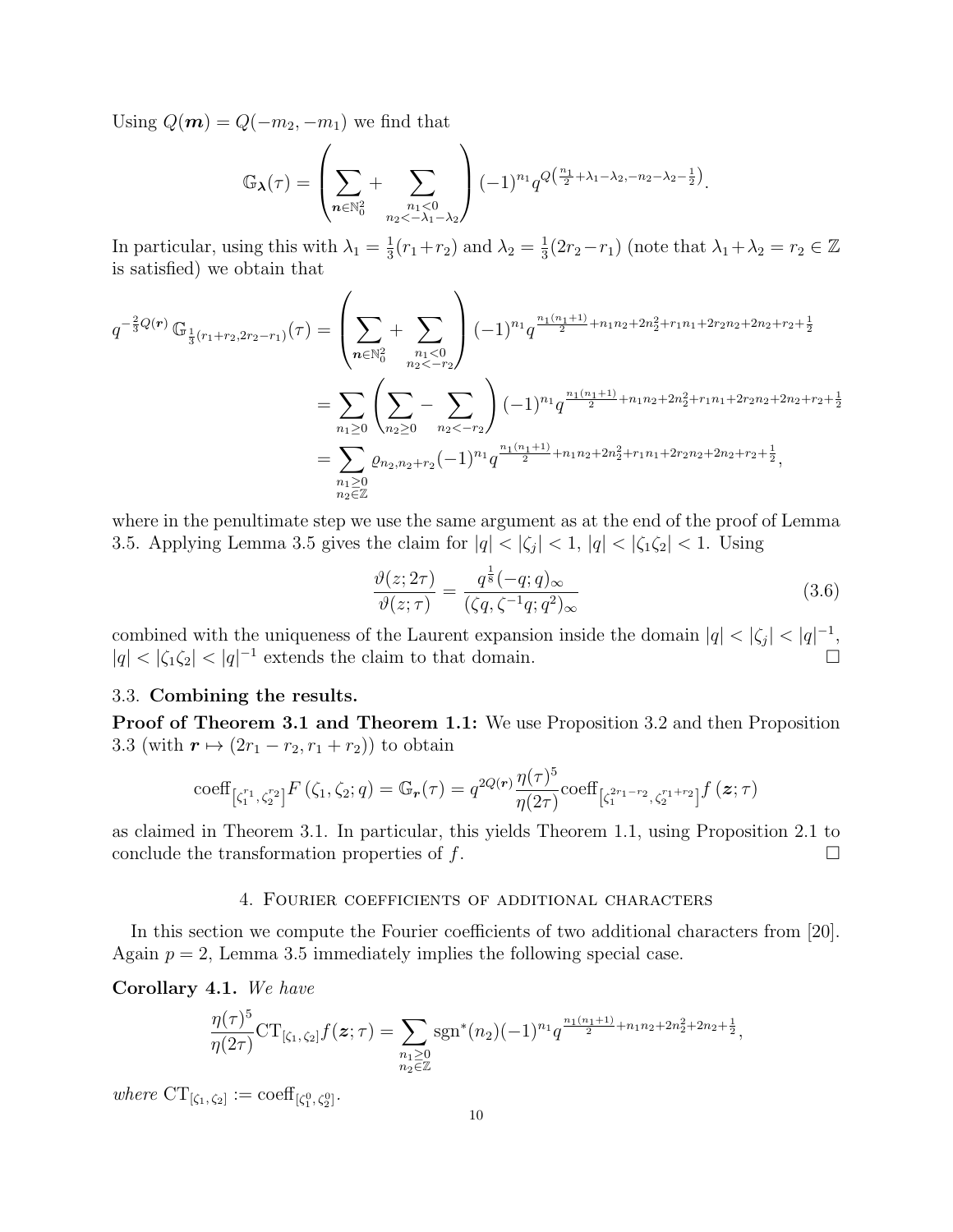In addition to characters discussed in (1.2), Kac and Wakimoto also obtained character formulas for modules  $L(-\frac{3}{2})$  $(\frac{3}{2}\Lambda_j)$ , for  $1 \leq j \leq N-1$  [20, p.130]. For  $N=3$  we have two additional modules, namely  $L(-\frac{3}{2})$  $(\frac{3}{2}\Lambda_1)$  and  $L(-\frac{3}{2})$  $\frac{3}{2}\Lambda_2$ ). The relevant Fourier coefficients for these characters are

$$
\mathbb{H}_{r}(\tau) := -\frac{\eta(\tau)^{5}}{\eta(2\tau)} \text{coeff}_{\left[\zeta_{1}^{r_{1}}, \zeta_{2}^{r_{2}}\right]} \frac{\vartheta(z_{1}; 2\tau)\vartheta_{01}(z_{2}; 2\tau)\vartheta_{01}(z_{1} + z_{2}; 2\tau)}{\vartheta(z_{1}; \tau)\vartheta(z_{2}; \tau)\vartheta(z_{1} + z_{2}; \tau)}, \quad r_{1} \in \frac{1}{2} + \mathbb{Z}, \ r_{2} \in \mathbb{Z},
$$

where the range is  $|q| < |\zeta_j| < |1|, |q| < |\zeta_1 \zeta_2| < 1$  and where

$$
\vartheta_{01}(z;\tau) := (q, \zeta q^{\frac{1}{2}}, \zeta^{-1} q^{\frac{1}{2}}; q)_{\infty}.
$$

The next results shows that the Fourier coefficient  $\mathbb{H}_r$  is essentially  $\mathbb{G}_{\lambda}$  for some  $\lambda \in \mathbb{Q}^2$ .

**Proposition 4.2.** For  $p = 2$  and for every  $r_1 \in \frac{1}{2} + \mathbb{Z}$ ,  $r_2 \in \mathbb{Z}$ , we have

$$
\mathbb{H}_{r}(\tau) = q^{-\frac{2}{3}Q(r)} \mathbb{G}_{\left(\frac{1}{3}(r_{1}+r_{2})-\frac{1}{2},\frac{1}{3}(2r_{2}-r_{1})-\frac{1}{2}\right)}(\tau).
$$

**Proof:** First we conclude from  $(3.6)$  that

$$
\frac{\vartheta_{01}(z;2\tau)}{\vartheta(z;\tau)} = iq^{-\frac{1}{4}}\zeta^{\frac{1}{2}} \left[ \frac{\vartheta(z;2\tau)}{\vartheta(z;\tau)} \right]_{\zeta \mapsto q^{-1}\zeta}.
$$

This implies that

$$
\begin{split}\n&\text{coeff}_{\left[\zeta_{1}^{r_{1}},\zeta_{2}^{r_{2}}\right]}\n\frac{\vartheta(z_{1};2\tau)\vartheta_{01}(z_{2};2\tau)\vartheta_{01}(z_{1}+z_{2};2\tau)}{\vartheta(z_{1};\tau)\vartheta(z_{2};\tau)\vartheta(z_{1}+z_{2};\tau)} \\
&=-q^{\frac{1}{2}}\text{coeff}_{\left[\zeta_{1}^{r_{1}},\zeta_{2}^{r_{2}}\right]}\n\left[\n\frac{\zeta_{1}^{\frac{1}{2}}\zeta_{2}\vartheta(z_{1};2\tau)\vartheta(z_{2};2\tau)\vartheta(z_{1}+z_{2};2\tau)}{\vartheta(z_{1};\tau)\vartheta(z_{2};\tau)\vartheta(z_{1}+z_{2};\tau)}\n\right]_{\zeta_{2}\mapsto q^{-1}\zeta_{2}} \\
&=-q^{\frac{1}{2}-r_{2}}\text{coeff}_{\left[\zeta_{1}^{r_{1}},\zeta_{2}^{r_{2}}\right]}\n\frac{\zeta_{2}\zeta_{1}^{\frac{1}{2}}\vartheta(z_{1};2\tau)\vartheta(z_{2};2\tau)\vartheta(z_{1}+z_{2};2\tau)}{\vartheta(z_{1};\tau)\vartheta(z_{2};\tau)\vartheta(z_{1}+z_{2};\tau)} = -q^{\frac{1}{2}-r_{2}}\text{coeff}_{\left[\zeta_{1}^{r_{1}}-\frac{1}{2},\zeta_{2}^{r_{2}-1}\right]}f(z;\tau),\n\end{split}
$$

where we use  $(3.6)$  to justify that the coefficients do not change under the substitution  $\zeta_2 \mapsto q^{-1} \zeta_2$  above. We apply this and Proposition 3.3 to obtain, as claimed

$$
\mathbb{H}_{r}(\tau) = \frac{\eta(\tau)^{5}}{\eta(2\tau)} q^{\frac{1}{2}-r_{2}} \text{coeff}_{\left[\zeta_{1}^{r_{1}-\frac{1}{2}},\zeta_{2}^{r_{2}-1}\right]} f(z;\tau)
$$
\n
$$
= q^{\frac{1}{2}-r_{2}} q^{-\frac{2}{3}Q\left(r_{1}-\frac{1}{2},r_{2}-1\right)} \mathbb{G}_{\frac{1}{3}\left(r_{1}-\frac{1}{2}+r_{2}-1,2r_{2}-2-r_{1}+\frac{1}{2}\right)}(\tau) = q^{-\frac{2}{3}Q\left(r\right)} \mathbb{G}_{\left(\frac{1}{3}\left(r_{1}+r_{2}\right)-\frac{1}{2},\frac{1}{3}\left(2r_{2}-r_{1}\right)-\frac{1}{2}\right)}(\tau).
$$

### 5. q-hypergeometric formulas and the proof of Theorem 1.2

In this section, we study q-hypergeometric representations of the series  $\mathbb{G}_r$  introduced in Section 3 and in particular prove Theorem 1.2. Again we assume that  $p = 2$ . We first require an auxiliary lemma.

**Lemma 5.1.** For  $|q| < |\zeta|^2 < 1$ , we have

$$
\frac{1}{\left(\zeta q^{\frac{1}{2}},\zeta^{-1}q^{\frac{1}{2}};q\right)_{\infty}}=\frac{1}{(q;q)^2_{\infty}}\sum_{\substack{n_1\in\mathbb{Z}\\n_2\geq |n_1|}}(-1)^{n_1+n_2}q^{\frac{n_2(n_2+1)}{2}-\frac{n_1^2}{2}}\zeta^{n_1}=\sum_{\substack{n_1\in\mathbb{Z}\\n_2\geq 0}}\frac{q^{\frac{|n_1|}{2}+n_2}}{(q;q)_{n_2}(q;q)_{|n_1|+n_2}}\zeta^{n_1}.
$$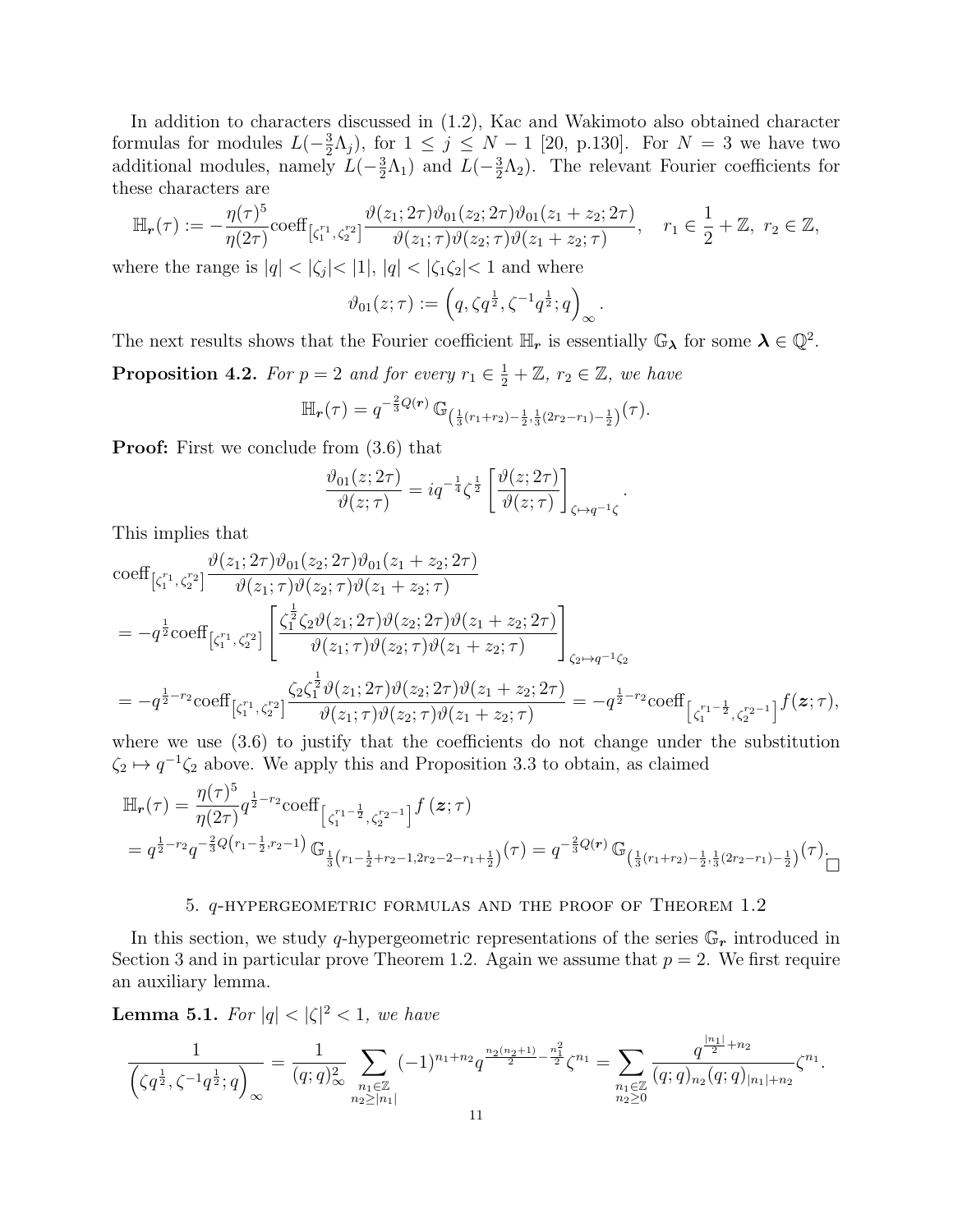**Proof:** The first equality follows directly by setting  $z = \zeta q^{-\frac{1}{2}}$  in [1, Lemma 1].

For the second equality, we recall [2, (2.2.5)], which states that for  $|q| < |\zeta| < 1$ ,

$$
\frac{1}{(\zeta;q)_{\infty}} = \sum_{n\geq 0} \frac{\zeta^n}{(q;q)_n}.
$$

Using this, we obtain

$$
\frac{1}{\left(\zeta q^{\frac{1}{2}},\zeta^{-1}q^{\frac{1}{2}};q\right)_{\infty}}=\sum_{n\in\mathbb{N}_{0}^{2}}\frac{q^{\frac{n_{1}+n_{2}}{2}}}{(q;q)_{n_{1}}(q;q)_{n_{2}}}\zeta^{n_{1}-n_{2}}.
$$

The second identity of Lemma 5.1 then follows by letting  $(n_1, n_2) \mapsto (n_1 + n_2, n_2)$  if  $n_1 \ge n_2$ and  $(n_1, n_2) \mapsto (n_2, n_2 - n_1)$  if  $n_1 < n_2$ .

Remark 2. We record another identity similar to the one in Lemma 5.1, namely

$$
\frac{1}{\left(\zeta q^{\frac{1}{2}}, \zeta^{-1} q^{\frac{1}{2}}; q\right)} \approx \frac{1}{(q; q)_{\infty}} \sum_{\substack{n_1 \in \mathbb{Z} \\ n_2 \ge 0}} \frac{q^{n_2^2 + n_2(|n_1| + 1) + \frac{|n_1|}{2}}}{(q; q)_{n_2}(q; q)_{|n_1| + n_2}} \zeta^{n_1}.
$$
(5.1)

This equality can be established by proving that the middle expression in Lemma 5.1 equals the right-hand side of (5.1)

$$
\frac{1}{(q;q)^2_{\infty}}\sum_{\substack{\mathbf{n}\in\mathbb{Z}^2\\ n_2\geq |n_1|}}(-1)^{n_1+n_2}q^{\frac{n_2(n_2+1)}{2}-\frac{n_1^2}{2}}\zeta^{n_1}=\frac{1}{(q;q)_{\infty}}\sum_{\substack{n_1\in\mathbb{Z}\\ n_2\geq 0}}\frac{q^{n_2^2+n_2(|n_1|+1)+\frac{|n_1|}{2}}}{(q;q)_{n_2}(q;q)_{|n_1|+n_2}}\zeta^{n_1}.
$$

This follows from Ramanujan's identity [6, p.18, entry 9] after a simple substitution. For related identities see [10, Chapter 7] and [22].

Next we generalize Lemma 5.1 to "rank two". For this, we set

$$
G_{\boldsymbol{r}}(q) := \sum_{\substack{\boldsymbol{n} \in \mathbb{N}_0^3 \\ n_4 \in \mathbb{Z}}} \frac{q^{n_1 + n_2 + n_3 + \frac{1}{2}(|n_4 - r_1| + |n_4 - r_2| + |n_4|)}}{(q; q)_{n_1 + |n_4 - r_1|} (q; q)_{n_2} (q; q)_{n_2 + |n_4 - r_2|} (q; q)_{n_3} (q; q)_{n_3 + |n_4|}}.
$$

Applying Proposition 3.3, then Lemma 5.1 three times, and

$$
\frac{\vartheta\left(z;2\tau\right)}{\vartheta\left(z;\tau\right)} = \frac{q^{\frac{1}{12}}\eta(2\tau)}{\eta(\tau)\left(\zeta q,\zeta^{-1}q;q^2\right)_{\infty}},\tag{5.2}
$$

immediately implies the following proposition.

**Proposition 5.2.** We have, for  $p = 2$  and  $r \in \mathbb{Z}^2$ ,

$$
\frac{q^{-\frac{1}{4}-\frac{2}{3}Q(r)}}{\eta(\tau)^2 \eta(2\tau)^2} \mathbb{G}_{\frac{1}{3}(r_1+r_2,2r_2-r_1)}(\tau)
$$
\n
$$
= \text{coeff}_{\left[\zeta_1^{r_1},\zeta_2^{r_2}\right]} \frac{1}{\left(\zeta_1 q^{\frac{1}{2}},\zeta_1^{-1} q^{\frac{1}{2}},\zeta_2 q^{\frac{1}{2}},\zeta_2^{-1} q^{\frac{1}{2}},\zeta_1 \zeta_2 q^{\frac{1}{2}},\zeta_1^{-1} \zeta_2^{-1} q^{\frac{1}{2}};q\right)_{\infty}} = G_r(q).
$$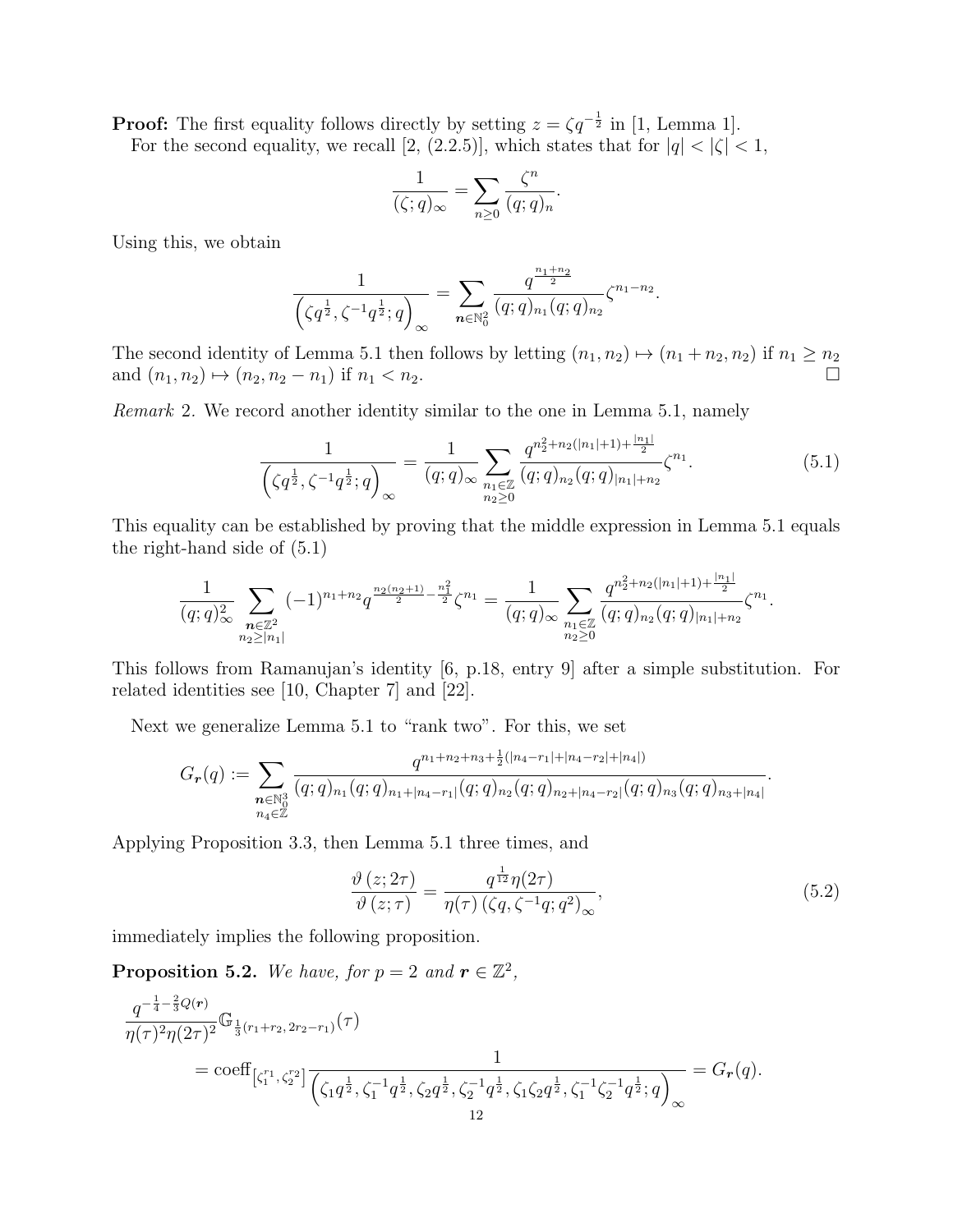Now we are ready to prove the  $q$ -hypergeometric formula in Theorem 1.2. **Proof of Theorem 1.2:** Using  $(5.2)$  we can rewrite Proposition 5.2 as

$$
q^{-\frac{1}{4}} \frac{\eta(\tau)^3}{\eta(2\tau)^3} \operatorname{coeff}_{\left[\zeta_1^{r_1}, \zeta_2^{r_2}\right]} f(\boldsymbol{z}; \tau) = G_r(q^2) \,. \tag{5.3}
$$

Plugging in the definition of  $G_{(0,0)}$ ,  $(q;q)_{\infty} = q^{-\frac{1}{24}}\eta(\tau)$ , and then equation (5.3) gives that the right-hand side of Theorem 1.2 equals

$$
q^{-\frac{1}{2}}\frac{\eta(\tau)^5}{\eta(2\tau)}\operatorname{coeff}_{\left[\zeta_1^0,\,\zeta_2^0\right]}f({\bm z};\tau).
$$

The claim now follows by applying Lemma 3.5.

As a corollary, we find a q-hypergeometric type identity for  $F(\zeta_1, \zeta_2; q)$ .

Corollary 5.3. We have, for  $p = 2$ ,

$$
q^{-\frac{1}{4}}F(\zeta_1,\zeta_2;q)=\eta(\tau)^2\eta(2\tau)^2\sum_{r\in\mathbb{Z}^2}q^{2Q(r)}G_{(2r_1-r_2,r_1+r_2)}(q^2)\zeta_1^{r_1}\zeta_2^{r_2}.
$$

Remark 3. As explained in Section 4, Theorem 1.2 can be viewed as a rank two analogue of the identity in Lemma 5.1. However, Warnaar [22, Section 5] obtained another identity for the false theta with an additional parameter  $w$  and no infinite products

$$
\sum_{n\geq 0} \frac{(q;q^2)_n (wq;q^2)_n (wq)^n}{(-wq;q)_{2n+1}} = \sum_{n\geq 0} (-1)^n q^{n^2} w^n.
$$

This remarkable identity can be used for explicit computation of radial limits of various partial and false theta functions at root of unity [11, 18]. It would be very interesting to find a similar identity for the rank two false theta functions studied in this paper, presumably with two additional parameters.

6. A JACOBI FORM OF INDEX ZERO AND  $\lim_{(\zeta_1,\zeta_2)\to(1,1)} F(\zeta_1,\zeta_2;q)$ 

In this section we are interested in the limit

$$
F_0(q) := \lim_{(\zeta_1, \zeta_2) \to (1,1)} F(\zeta_1, \zeta_2; q),
$$

which we realize for  $p = 2$  as a Fourier coefficient of a Jacobi form in two variables. In [11, Example 4.3, the first and the third author established the following identity for every  $p \geq 2$ 

$$
F_0(q) = \frac{1}{2} \sum_{n \in \mathbb{Z}^2} (2n_1 - n_2)(2n_2 - n_1)(n_1 + n_2) q^{pQ(n - \left(\frac{1}{p}, \frac{1}{p}\right))}.
$$

Due to the harmonicity of the coefficients in  $F_0$ , this function is a sum of modular forms of positive integral weight of at most four [11, Example 4.3]. As in Section 3, we find the following simplification for  $p = 2$ .

**Proposition 6.1.** For  $p = 2$ , we have

$$
F_0(q) = \frac{1}{4} \sum_{n \in \mathbb{Z}^2} (12n_1n_2 - 3n_1^2 - 3n_2^2 - n_1 - n_2) q^{2Q(n - (\frac{1}{2}, \frac{1}{2}))}.
$$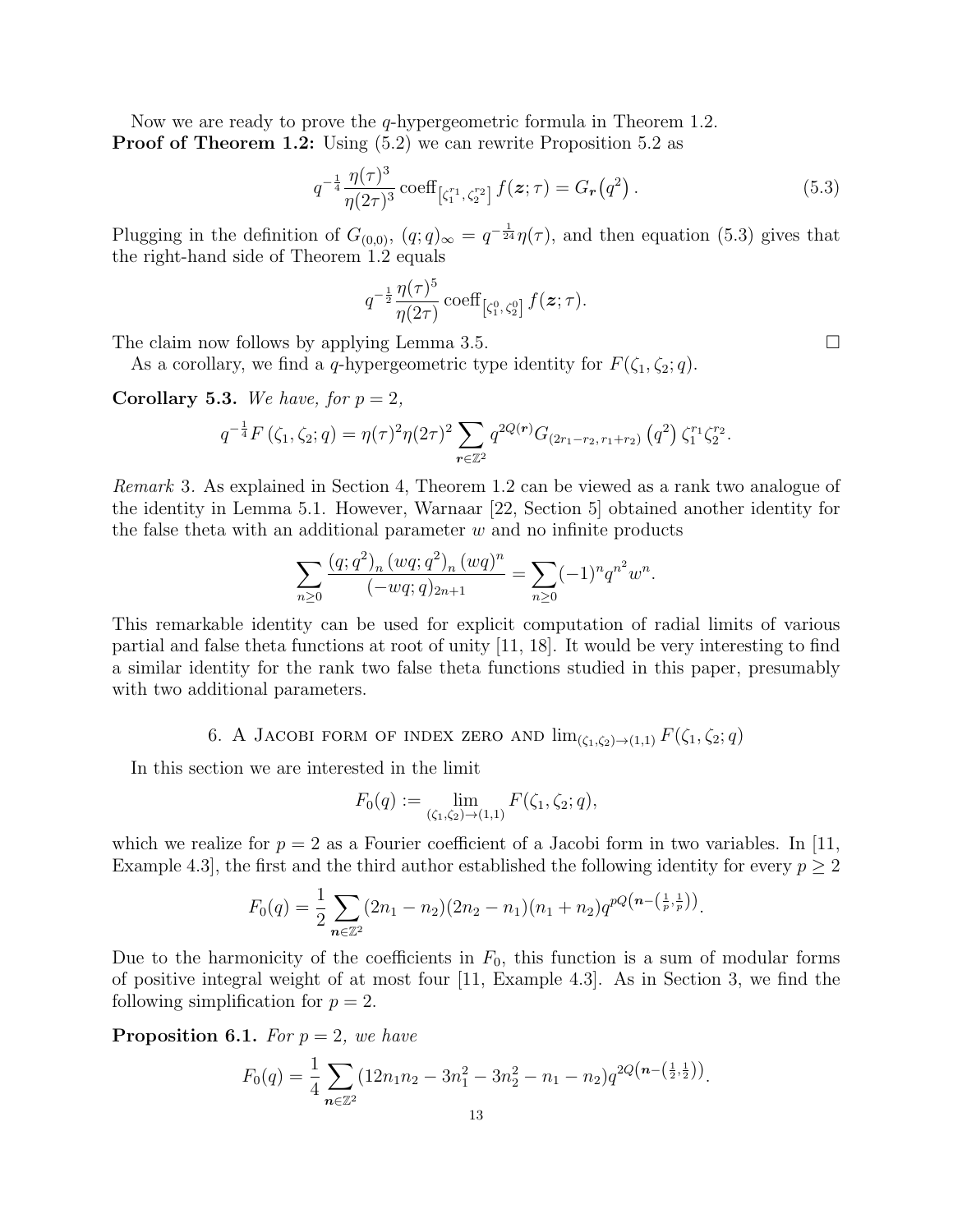**Proof:** Using the involution  $n \mapsto -n + (1, 1)$  (under which  $Q(n - \frac{1}{2})$  $\frac{1}{2}, \frac{1}{2}$  $(\frac{1}{2})$  is invariant), we obtain

$$
2F_0(q) = \frac{1}{2} \sum_{n \in \mathbb{Z}^2} (2n_1 - n_2)(2n_2 - n_1)(n_1 + n_2)q^{2Q(n - (\frac{1}{2}, \frac{1}{2}))}
$$
  
+ 
$$
\frac{1}{2} \sum_{n \in \mathbb{Z}^2} (-2n_1 + n_2 + 1)(-2n_2 + n_1 + 1)(-n_1 - n_2 + 2)q^{2Q(n - (\frac{1}{2}, \frac{1}{2}))}
$$
  
= 
$$
\sum_{n \in \mathbb{Z}^2} (-n_1 - n_2 + 1)q^{2Q(n - (\frac{1}{2}, \frac{1}{2}))} + \sum_{n \in \mathbb{Z}^2} (6n_1n_2 - \frac{3}{2}n_1^2 - \frac{3}{2}n_2^2 - \frac{1}{2}n_1 - \frac{1}{2}n_2) q^{2Q(n - (\frac{1}{2}, \frac{1}{2}))}.
$$

Using again the involution  $n \mapsto -n + (1, 1)$  implies that

$$
\sum_{n \in \mathbb{Z}^2} (n_1 + n_2 - 1) q^{2Q(n - (\frac{1}{2}, \frac{1}{2}))} = 0,
$$

yielding the claim.  $\Box$ 

To express  $F_0$  as the constant term of a multivariable Jacobi form (of index zero and weight 3) we require

$$
J(\boldsymbol{z};\tau):=\frac{\eta(\tau)^5}{\eta(2\tau)}\mathcal{T}(\boldsymbol{z};\tau)f(\boldsymbol{z};\tau).
$$

Directly from Proposition 2.1 and the transformation behaviour of  $\eta$ , we obtain the following statement.

Lemma 6.2. The function J is a Jacobi form of index zero and weight three. To be more precise, for  $\left(\begin{smallmatrix} a & b \\ c & d \end{smallmatrix}\right) \in \Gamma_0(6)$ ,  $m \in 2\mathbb{Z}^2$ , and  $\ell \in \mathbb{Z}^2$ , we have

$$
J\left(\frac{z}{c\tau+d};\frac{a\tau+b}{c\tau+d}\right) = \mu\begin{pmatrix} a & b \\ c & d \end{pmatrix} (c\tau+d)^3 J(z;\tau),
$$
  

$$
J(z+m\tau+\ell;\tau) = J(z;\tau),
$$

where  $\mu\left(\begin{smallmatrix} a & b \\ c & d \end{smallmatrix}\right) := \chi\left(\begin{smallmatrix} a & b \\ c & d \end{smallmatrix}\right)^2 \chi\left(\begin{smallmatrix} a & 2b \\ \frac{c}{2} & d \end{smallmatrix}\right)^8$ .

The following proposition then indeed realizes  $F_0$  as the constant term of  $J$ .

**Proposition 6.3.** For  $p = 2$ , we have

$$
F_0(q) = \mathrm{CT}_{[\zeta_1,\,\zeta_2]} J(\boldsymbol{z};\tau).
$$

**Proof:** By Proposition 3.2 and Proposition 3.3, we have

$$
F_0(q) = \lim_{(\zeta_1, \zeta_2) \to (1,1)} F(\zeta_1, \zeta_2; q) = \lim_{(\zeta_1, \zeta_2) \to (1,1)} \sum_{n \in \mathbb{Z}^2} \mathbb{G}_n(q) \zeta_1^{n_1} \zeta_2^{n_2} = \sum_{n \in \mathbb{Z}^2} \mathbb{G}_n(q)
$$
  
= 
$$
\frac{\eta(\tau)^5}{\eta(2\tau)} \sum_{n \in \mathbb{Z}^2} q^{2Q(n)} \text{coeff}_{\left[\zeta_1^{n_1+n_2}, \zeta_2^{2n_1-n_2}\right]} f(z; \tau)
$$
  
= 
$$
\frac{\eta(\tau)^5}{\eta(2\tau)} \text{CT}_{\left[\zeta_1, \zeta_2\right]} f(z; \tau) \sum_{n \in \mathbb{Z}^2} q^{2Q(n)} \zeta_1^{-n_1-n_2} \zeta_2^{n_2-2n_1} = \text{CT}_{\left[\zeta_1, \zeta_2\right]} J(z; \tau).
$$

 $\Box$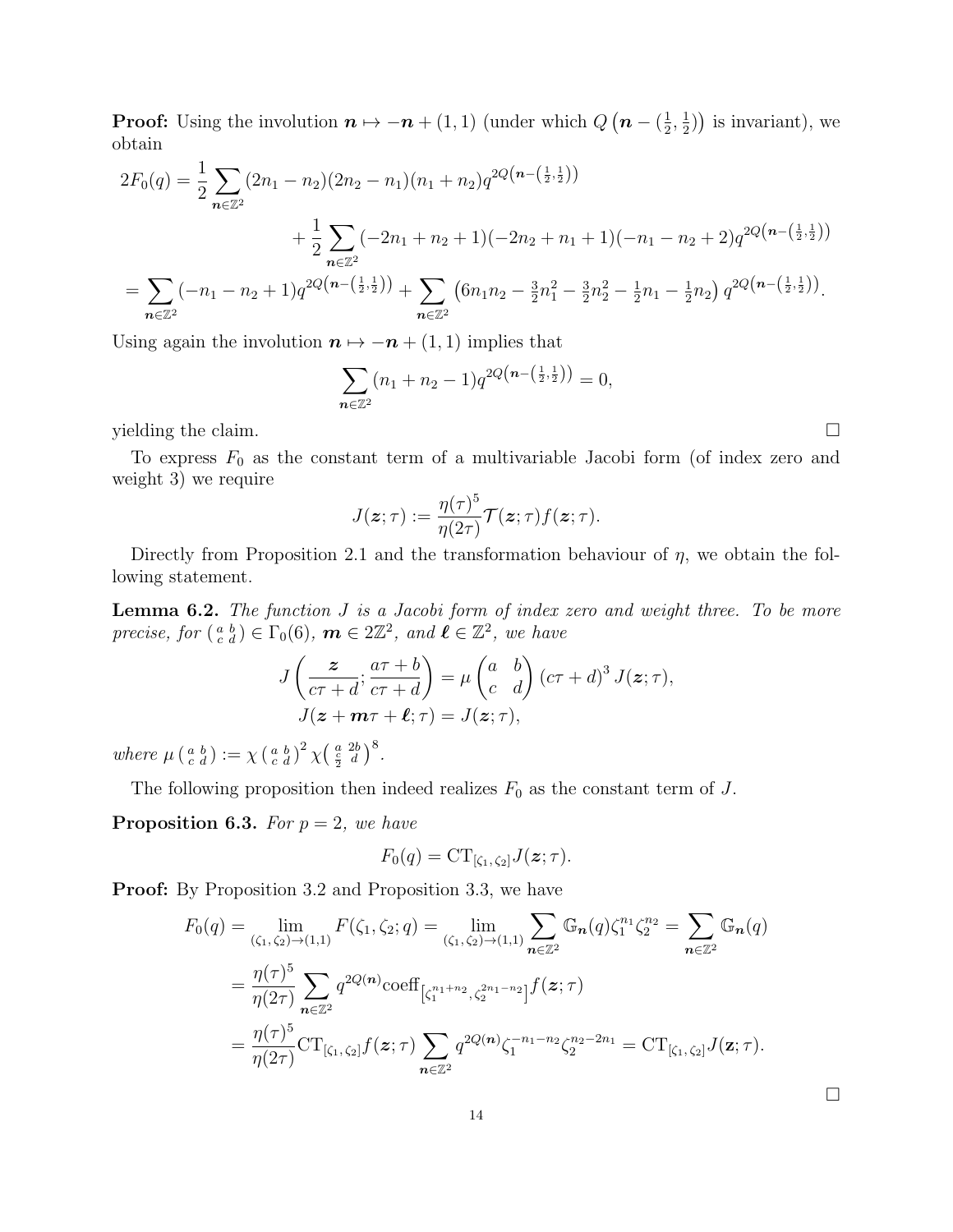#### **REFERENCES**

- [1] G. Andrews, *Hecke modular forms and the Kac–Peterson identities*, Trans. Amer. Math. Soc. 283 (1984), 451–458.
- [2] G. Andrews, The theory of partitions, Cambridge University Press, 1998.
- [3] G. Andrews and O. Warnaar, *The product of partial theta functions*, Adv. Appl. Math. **39** (2007), 116–120.
- [4] D. Adamovic, A realization of certain modules for the  $N = 4$  superconformal algebra and the affine *Lie algebra*  $A_2^{(1)}$ , Transf. Groups **21** (2016), 299–327.
- [5] D. Adamovic and A. Milas, On some vertex algebras related to  $V_{-1}(\mathfrak{sl}(n))$  and their characters, arXiv:1805.09771.
- [6] B. Berndt, Ramanujan's Notebooks, Part III, Springer.
- [7] K. Bringmann, T. Creutzig, and L. Rolen, Negative index Jacobi forms and quantum modular forms, Res. Math. Sci. 1 (2014).
- [8] K. Bringmann and A. Folsom, Almost harmonic Maass forms and Kac–Wakimoto characters, J. Reine Angew. Math. 694 (2014), 179–202.
- [9] K. Bringmann, J. Kaszian, and A. Milas, Higher depth quantum modular forms, multiple Eichler integrals, and  $\mathfrak{sl}_3$  false theta functions, Res. Math. Sci., to appear: arXiv:1704.06891.
- [10] K. Bringmann and A. Milas, W-Algebras, False Theta Functions and Quantum Modular Forms, I, Int. Math. Res. Not. 21 (2015), 11351–11387.
- [11] K. Bringmann and A. Milas, W-algebras, higher rank false theta functions, and quantum dimensions, Selecta Math. 23 (2017), 1–30.
- [12] K. Bringmann, L. Rolen, and S. Zwegers, On the Fourier coefficients of negative index meromorphic Jacobi forms, Res. Math. Sci. 3 (2016).
- [13] T. Creutzig, Logarithmic W-algebras and Argyres-Douglas theories at higher rank, J. High Energy Phys. 11 (2018):188.
- [14] T. Creutzig and A. Milas, Higher rank partial and false theta functions and representation theory, Adv. Math. 314 (2017), 203–227.
- [15] A. Dabholkar, S. Murthy, and D. Zagier, *Quantum Black Holes, Wall Crossing, and Mock Modular* Forms, arXiv:1208.4074.
- [16] M. Eichler and D. Zagier, *The theory of Jacobi forms*, Birkhäuser, 1985.
- [17] B. Feigin and I. Tipunin, *Logarithmic CFTs connected with simple Lie algebras*,  $arXiv: 1002.5047$ .
- [18] A. Folsom, K. Ono, and R. Rhoades, Mock theta functions and quantum modular forms, Forum Math. Pi 1 (2013).
- [19] V. Kac and D. Peterson, Infinite dimensional Lie algebras, theta functions and modular forms, Adv. Math. 53 (1984), 125–264.
- [20] V. Kac and M. Wakimoto, A remark on boundary level admissible representations, C. R. Math. 355 (2017), 128–132.
- [21] R. Olivetto, Harmonic Maass forms, meromorphic Jacobi forms, and applications to Lie superalgebras, Ph.D. thesis, University of Cologne, 2016.
- [22] O. Warnaar, *Partial theta functions. I. Beyond the lost notebook*, Proc. London Math. Soc. 87 (2003), 363–395.
- [23] O. Warnaar, Partial theta functions, Ramanujan Encyclopedia, to be published by Springer.
- [24] D. Zagier, *Periods of modular forms and Jacobi theta functions*, Invent. Math. **104** (1991), 449–465.
- [25] S. Zwegers, Mock Theta Functions, Ph.D. thesis, Utrecht University, 2002.

Kathrin Bringmann, University of Cologne, Department of Mathematics and Computer Science, Weyertal 86-90, 50931 Cologne, Germany

E-mail address: kbringma@math.uni-koeln.de